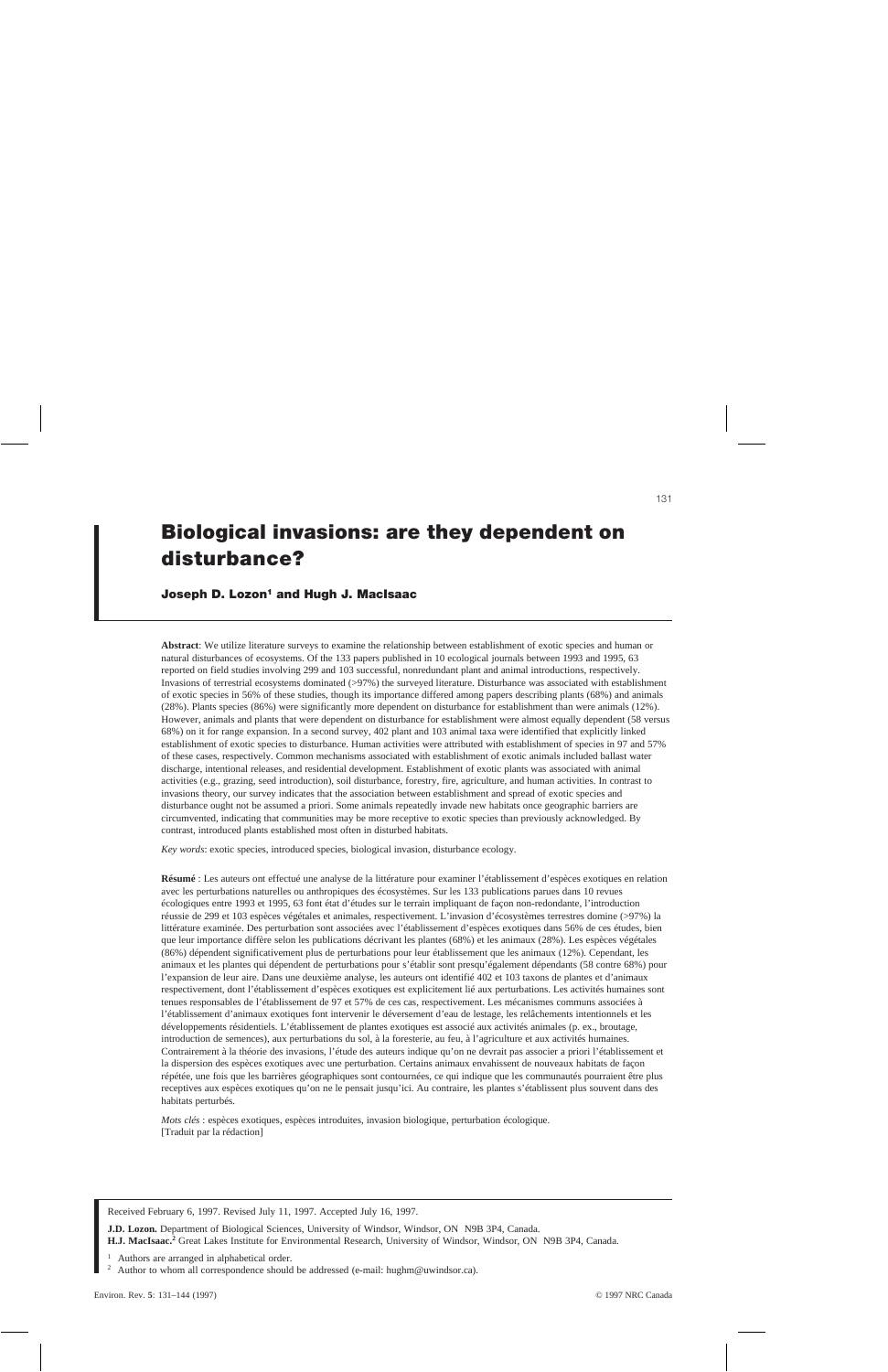# **Introduction**

Ecological theory developed earlier this century centered on an equilibrium concept of community organization. This view held that species densities and species diversity of communities remained relatively constant over time. A variety of mechanisms have been invoked to explain equilibrium models, most prominently interspecific competition, predation, and island biogeographic principles of immigration and extinction. Communities were often characterized as assemblages of species that had coadapted through niche diversification to minimize strong interspecific competition (Hardin 1960). As such, communities were deemed saturated and relatively immune to invasion (MacArthur 1972; Cody and Diamond 1975; Case 1991; Vermeij 1991).

Juxtaposed against equilibrium theory has been increasing recognition by ecologists of natural, long-term expansion and contraction of species' ranges, and of human-mediated introductions of species into ecosystems to which they are nonnative (Lodge 1993). While human-mediated species introductions have occurred for centuries, the rate at which new introductions have been reported has increased dramatically during this century. Species introductions are rapidly changing the composition of terrestrial, freshwater, and marine habitats worldwide (see Simberloff 1986; Carlton 1989; Carlton and Geller 1993; Mills et al. 1993).

Although Bazzaz (1986) distinguished between species that invade unoccupied and occupied habitats, and those that have strong and negligible effects on resident populations, we make no such distinctions. Rather, in this review we focus on the colonization and establishment processes. Specifically, we refer to species that have been introduced to, and successfully established in, habitats to which they are non-native as exotic species. We equate exotic species with other commonly used terms such as introduced species, biological invaders, and non-indigenous or non-native species. For the purpose of this review, we consider exotic species to be those that have established self-sustaining populations subsequent to the colonization event (i.e., invasion). Not all species introduced to new habitats successfully establish self-sustaining populations, however; Williamson and Fitter (1996) reported that only ~10% of species that invade new habitats establish successfully. Of these species, a further 10% eventually achieve pest status (Williamson and Fitter 1996). Pest status is usually conferred on species that have strong ecological or economical effects and that experience considerable range expansion following establishment in a novel habitat.

Examination of species introductions has yielded important insights into how biodiversity of communities is assembled, structured, and maintained (Simberloff 1981; Herbold and Moyle 1986; Drake 1991). Limits to species' geographic distributions are initially determined by the interaction between speciesspecific dispersal capabilities and the presence of geographic barriers like mountains, deserts, and oceans (MacArthur 1972). A species' natural distribution may be considerably smaller than its theoretical, dispersal-based distribution depending on the presence and strength of physical, chemical, or even biological constraints (see Fig. 1). For example, zooplankton taxa with widespread distributions may be locally rare or absent depending on physical (e.g., temperature) or chemical (e.g., pH)

characteristics of individual lakes or on their food web structure (e.g., dominance by vertebrate or invertebrate predators).

## **Elton's influence**

Charles Elton's (1958) volume *The Ecology of Invasions by Animals and Plants* has had a profound influence on the direction of species invasions research for almost 40 years. In his book, Elton described how biota in each of Wallace's six realms evolved in geographic isolation, and he proposed the existence of a seventh realm. More importantly, Elton's review illustrated the extent to which human activities have intentionally or unwittingly served to circumvent geographic barriers to dispersal by transporting plants, animals, and microorganisms around the world. Species transported to new habitats must contend with the same physical, chemical, and biological limitations to colonization and establishment that may limit natural range expansion, though circumvention of geographic distribution 'filters' by humans can effect tremendous expansion of species' realized ranges. For example, in only 1 decade the zebra mussel has achieved widespread distribution in lakes and rivers throughout eastern North America after being introduced from its native Europe (Ram and McMahon 1996). Dispersal of zebra mussels in Europe and North America has occurred by both passive and active transport (Ram and McMahon 1996).

Ecologists have long sought generalizations regarding features of species that render them good invaders, and attributes of habitats that render them invasible (see reviews in Drake et al. 1989). Ehrlich (1989), for example, suggested that successful invaders tend to have large native ranges, broad diets, short generation times, and high genetic variability, among other features. It also has been suggested that ecosystems vulnerable to invasion share common attributes. These features include climatic match between host and source habitats, early successional state, absence of predators, and low diversity of native species (see Lodge 1993). Lodge stressed that exceptions to these generalizations exist and that statistical analyses have yet to be conducted to verify these patterns. Despite this limitation, many ecologists have conducted studies to test nascent hypotheses regarding species invasions. For example, in contrast to Elton's prediction, Robinson et al. (1995) reported greater invasibility of species-rich grassland plots relative to those with lower diversity of native species.

One of the most frequently cited features of communities thought vulnerable to invasion is that they tend to be disturbed (Elton 1958; Moyle 1986; Orians 1986; Hobbs 1989; Mack 1989; Rejmánek 1989). Elton (1958) reported that invasions "most often come to cultivated land, or to land much modified by human practice." He expanded this view with the concept of biological resistance, wherein resistance by established species against exotic species was greater in intact communities than in those disrupted or disturbed by human activities.

Elton reserved much of his discussion regarding the importance of disturbance and biological resistance to invasion by terrestrial plants and insects, though the concepts have been adopted and studied by many other ecologists (e.g., Joenje 1987; Case 1991; Burns and Sauer 1992; Hill et al. 1995). Disturbance is widely regarded as a mechanism that permits exotic species to avoid or reduce the intensity of biological resistance in the invaded community, which is usually manifested through interspecific competition or predation.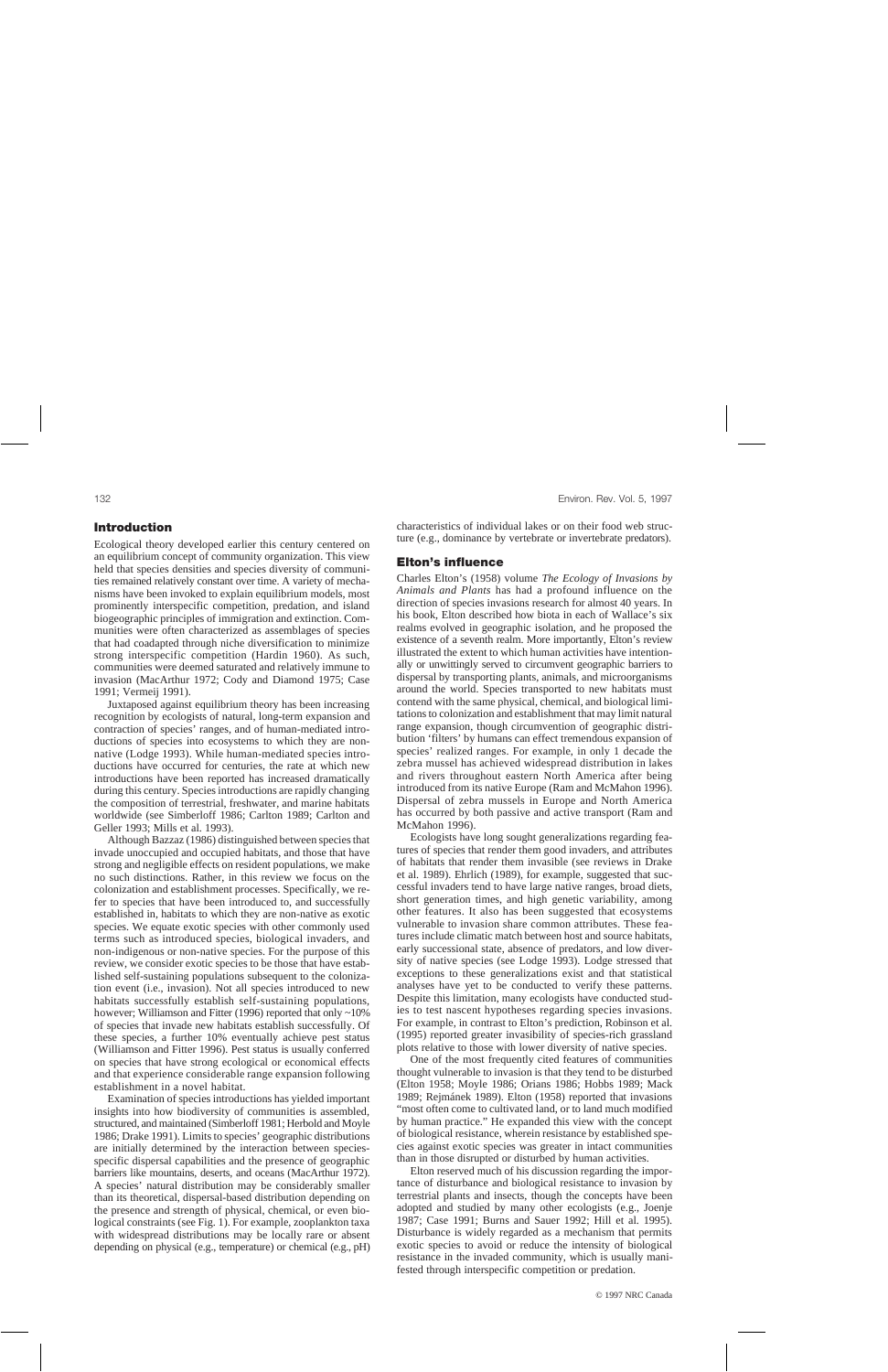In a variant of the resistance concept, some ecologists have argued that exotic species fill vacant niches or empty spaces (Elton 1958; Nilsson 1985; Tilman 1997), and that they have little effect on native taxa (Simberloff 1981). Herbold and Moyle (1986) contested this point based on alterations of native fish communities following introductions by exotic fishes. Pimm (1991) argued that the concept of vacant niches as applied to exotic species was unlikely to prove helpful in predicting community effects, though he believed that introductions could precipitate large-scale community changes including species extinctions.

Difficulty in objectively defining and quantifying disturbance has limited the utility of Elton's view that disturbance facilitates invasions. In the absence of clear definitions and measurements of disturbance, and identification of mechanisms by which it facilitates establishment of exotic species, arguments as to its importance to invasion success are speculative. Tests of the disturbance hypothesis are very difficult to conduct, since very few communities on earth have not been disturbed or modified to some degree by human activities, and thus most invasions potentially could be ascribed to disturbance. Simberloff (1989) proposed alternative reasons for the seemingly high rate of invasion in disturbed habitats. First, because many of these habitats are agricultural and important to humans, they are well studied and exotic species are likely to be discovered. Second, opportunities for human-mediated introduction of species may be higher in these habitats because of the extent to which humans use and modify them. Thus, it is not clear whether disturbance facilitates invasions.

If disturbance is an important determinant of biological invasions, the event must modify species interactions or the nature of the environment in a manner that favours establishment of exotic species. This view is consistent with White and Pickett's (1985) definition of disturbance as "any relatively discrete event in time that disrupts ecosystem, community, or population structure and changes resources, substrate availability, or the physical environment." However, because definitions of disturbance vary among workers, in this review we utilize individual researchers' views of disturbance and its importance to their systems.

# **How important is disturbance to invasions?**

In an effort to determine the degree to which exotic species depend on disturbance for establishment and (or) range expansion, we conducted two separate literature reviews using compact-disk-based BIOSIS software (BIOSIS 1996). This computer program searches titles and abstracts of articles published in biological journals for the presence of requested key words. The objective of the first search was to determine the prevalence of disturbance as a factor associated with exotic species without biasing the search by using disturbance as a search key word. In the second search, we sought to identify disturbance mechanisms by explicitly linking disturbance and exotic species in searched key words. Our key word protocol utilized three criteria to identify articles: use of synonyms for exotic species, words limiting the search to environmental science, and limits to the years used in the search.

The purpose of the first search was to use synonyms of exotic species to identify field-based studies published between January 1993 and December 1995 in five pure ecological journals and five primary applied journals. We then reviewed

**Fig. 1.** Representation of factors that affect biodiversity of communities. Species diversity is proportional to the rectangular area. Species diversity is generally higher in the presence (outer, open box) of exotic species than in their absence (inner, solid box).



identified papers to determine whether establishment of exotic species was associated with disturbances of any type. Key words used in the search included exotic, invas\*, invad\*, alien, and introduced, where the asterisk refers to truncated words (e.g., invasive, invasion).

BIOSIS data sets organize articles by the major concepts that they describe, thereby permitting searches to be limited to specific disciplines. Our searches identified papers pertaining to, for example, invasive species, while ignoring those describing unrelated biological topics (e.g., invasive cardiology). Our concept codes limited papers to those describing general ecological methods, plants, and animals. Our initial survey was limited to five pure (*American Naturalist*, *Ecology*, *Ecological Monographs*, *Oecologia*, *Oikos*) and five applied (*Biodiversity and Conservation*, *Biological Conservation*, *Conservation Biology*, *Ecological Applications*, *Journal of Applied Ecology*) journals. We selected these journals to eliminate biases that might result from the use of taxon-specific journals. This selection appeared to have had little effect on results, however, as terrestrial plants accounted for most  $($ >74%) invasions in both this survey and the one described below that surveyed all BIOSIS journals. After articles were obtained, we determined whether invasion(s) had taken place and whether disturbance was implicated by the authors as facilitating initial establishment or subsequent range expansion of exotic species.

We constructed a  $2 \times 2$  contingency table to determine whether plant and animal invasions differed with respect to importance of disturbance to initial establishment in recipient communities. This association was tested using Fisher's exact test. Separate tests were conducted on the number of papers in which plant and animal introductions were addressed, and on the actual number of species introduced to new habitats. A number of papers reported establishment of multiple species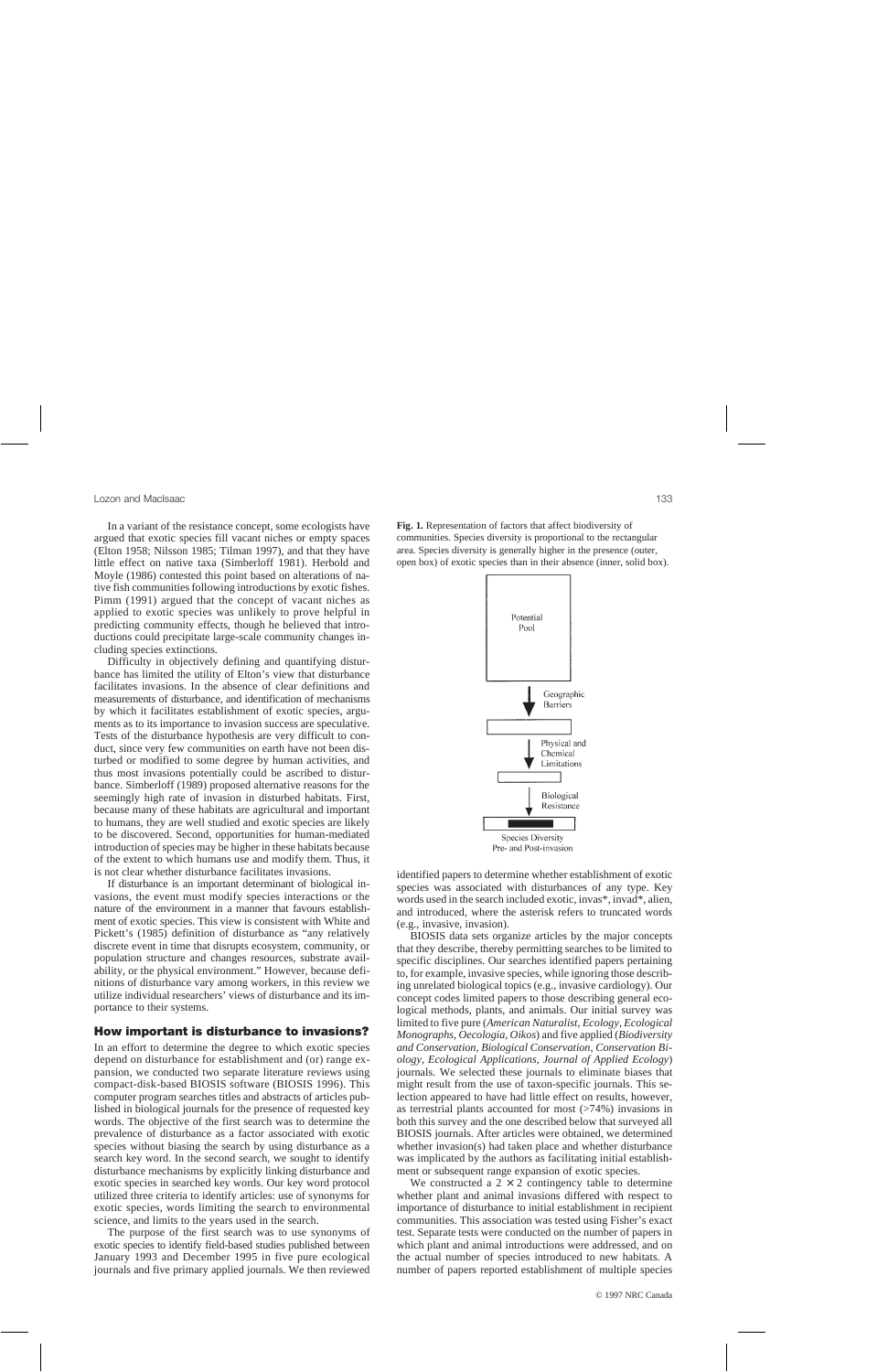**Fig. 2.** Number of papers (A) and number of species (B) that described establishment of exotic species in relation to disturbance. Species that required disturbance for establishment are indicated by solid bars and those that did not require this disturbance are indicated by open bars.



in which the importance of disturbance to establishment or range expansion varied among species. Although we have no reason to question results from studies involving multiple invasions, the statistical importance of these studies was diminished by testing the number of papers rather than the number of species invasions.

We conducted a second search of the BIOSIS data base in which the key word disturbance was explicitly linked with one of the key words for exotic species (exotic, invas\*, invad\*, alien, introduced). Our purpose was to identify and classify the types of disturbance mechanisms associated with establishment of exotic plants and animals. This search used more exact key words to identify papers than the previous one; therefore, the scope of the search was expanded to include papers published between 1985 and 1995 inclusive of all journals covered by BIOSIS. Because the objective of this search was to determine the relationship between disturbance and establishment of exotic species, disturbance types were classified into the following categories: agricultural (e.g., tilling, irrigation, mowing, sowing), environmental (e.g., wind), feral or domesticated animal (e.g., goats, pigs, cattle) effects, exotic animals, fire, soil disruption, forestry (e.g., logging, brush clearing, skidding), flooding, development (roads, pathways, waste generation, pipeline corridors), or other forms of human activities. Effects of domesticated and feral animals included grazing and introduction of seeds in dung. Human activities include off-road vehicles, skiing, hiking, and other nonspecified forms of disturbance. Remaining forms of disturbance that were not explicitly described in the original articles were classified as undefined. We also tabulated invasions resulting from ballast water discharge or intentional release, both of which we argue constitute biotic disturbances (Petraitis et al. 1989). Disturbance classes were selected based on their prevalence in reviewed literature. In cases where multiple disturbance mechanisms (e.g., forestry and soil disruption) were implicated in establishment of a single exotic species, each mechanism was considered and tabulated separately. We tested the association of successful species invasions with human disturbances for plant and animal taxa using Fisher's exact test.

We also explored whether plant and animal invasions tended to occur in similar types of ecosystems by classifying the habitats in which exotic species were reported to establish.

Our literature reviews have a number of limitations. First, both searches identified only those papers that used specific key words in either the title or abstract. Other papers that addressed species introductions but which lacked our key words were not identified. Second, our searches are limited by the time intervals covered and the limitations of BIOSIS itself. BIOSIS on CD incorporates information from ~6000 journals (BIOSIS 1996). It is possible that the importance of disturbance to invasion success could vary temporally, particularly if early invasions filled empty niches and did not require disturbance (Elton 1958). Third, because our first survey was limited to 10 journals, we have likely detected only a fraction of the literature published on exotic species during this period that could be relevant to this study. For example, insects have been widely introduced globally (Simberloff 1986), yet they accounted for a relatively low proportion of animal invasions documented in our surveys. Fourth, our surveys included only a relatively small number of studies written primarily in english journals. The first survey was dominated by studies of invasions of oceanic islands (Australia, Hawaii, New Zealand, and others; 54%) and North America (24.9%). Asia (9.7%), Europe (6%), South America (4.2%), and especially Africa (1.2%) had much lower representation in the first survey. We have assumed that our results are not biased by this geographic and linguistic limitation. Fifth, our surveys rely on information provided in original studies that detail the direct relationship between invasion success and disturbance. It is possible that some successful secondary invasions may have occurred that were independent of disturbance, but dependent on the presence of other species that utilized disturbance for establishment. Because the authors of such studies may not have linked secondary invasions with disturbance, the importance of disturbance could be underestimated. Finally, because the literature is dominated by reports of successful invasions, our review focused almost exclusively on introductions in which establishment occurred. Though it is beyond the scope of this review, it would be instructive to establish the relationship between colonization success and disturbance history of invaded communities.

## **Disturbance and establishment of exotic species**

Thirty-five of sixty-three papers (56%) that addressed field studies identified disturbance as essential to establishment of exotic species (Fig. 2). The importance of disturbance differed significantly between papers that surveyed plant and animal taxa (Fisher's exact test,  $P = 0.003$ ). Papers describing plants were more than twice as likely to report disturbance as being associated with successful invasions than were those describing animals (67 versus 28%; Fig. 2). Thus, the plant literature was far more likely to report disturbance as important to successful establishment of biological invaders (Table 1).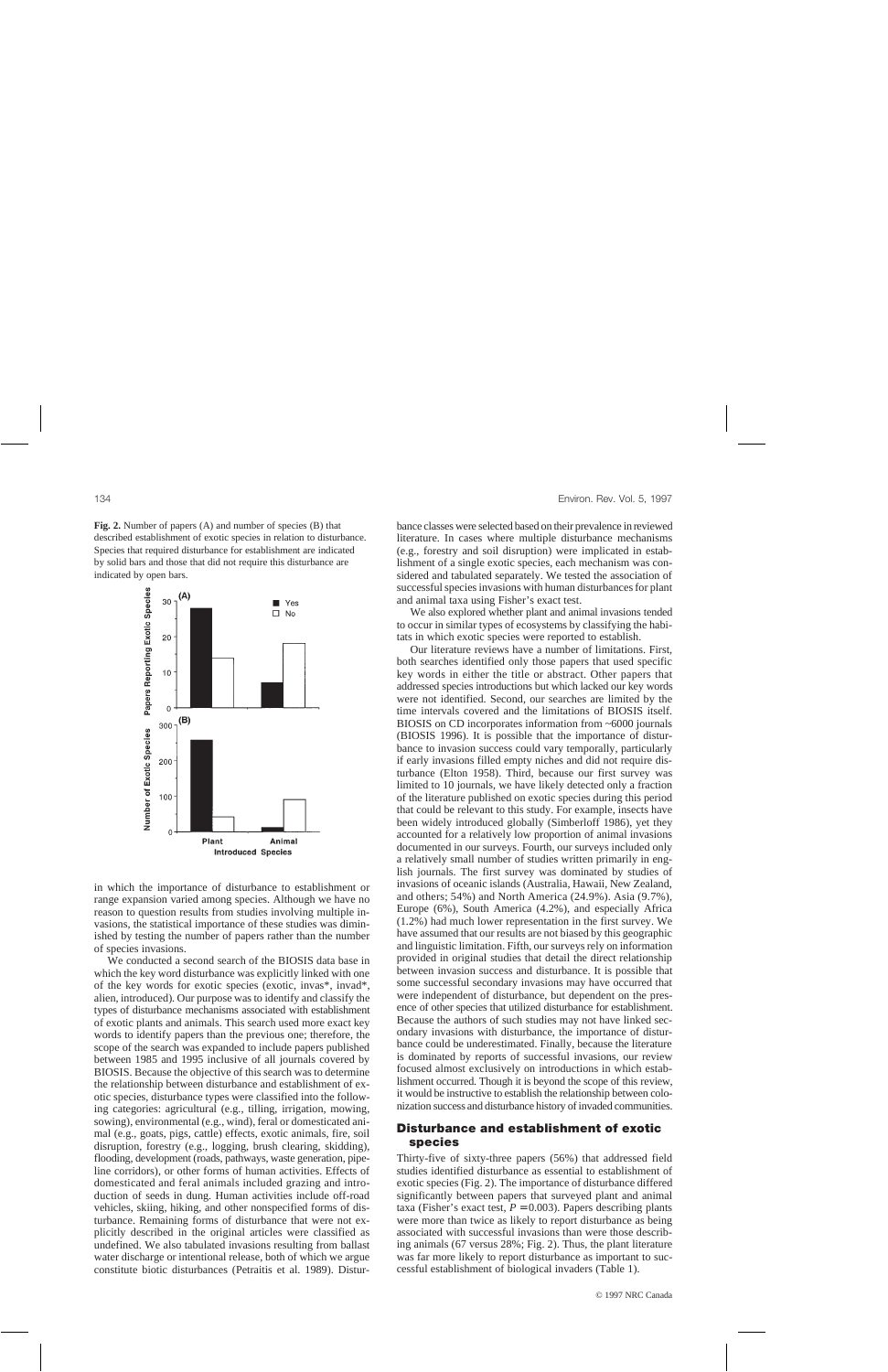**Table 1.** Summary data for exotic species from the literature review conducted using synonymns of biological invasion.

[© 1997 NRC Canada](http://www.nrc.ca/cisti/journals/er/er5/erco97.pdf)

@ 1997 NRC Canada

|                    | Taxon                         |                      |                      |                |                  |                           |
|--------------------|-------------------------------|----------------------|----------------------|----------------|------------------|---------------------------|
| Phylum or division | Species                       | Habitat              | Country              | Establishment? | Range expansion? | Ref.                      |
|                    |                               |                      | Kingdom: Animalia    |                |                  |                           |
| Arthropoda         | Orconectes rusticus           | Lakes                | Wisconsin, U.S.A.    | N <sub>o</sub> | N <sub>0</sub>   | Garvey et al. 1994        |
|                    | Orconectes propinquus         | Lakes                | Wisconsin, U.S.A.    | No             | N <sub>o</sub>   | Garvey et al. 1994        |
|                    | Solenopsis invicta            | Coastal bend         | U.S.A.               | N <sub>o</sub> | N <sub>o</sub>   | Allen et al. 1995         |
|                    | Arthropods (34 spp.)          | Crops                | Japan                | N <sub>0</sub> | No               | Andow and Imura 1994      |
|                    | Phyllonorycter leucographella | <b>Bushes</b>        | <b>British Isles</b> | N <sub>o</sub> | N <sub>o</sub>   | Nash et al. 1995          |
|                    | Sigara nigrolineata           | Small rock pools     | Finland              | N <sub>0</sub> | N <sub>o</sub>   | Pajunen and Pajunen 1993  |
|                    | <b>Biosteres</b> arisanus     | Guava orchard        | Hawaii, U.S.A.       | No             | No               | Stark et al. 1994         |
|                    | Biosteres vandenboschi        | Guava orchard        | Hawaii, U.S.A.       | No             | N <sub>0</sub>   | Stark et al. 1994         |
|                    | Diachasmimorpha longicaudata  | Guava orchard        | Hawaii, U.S.A.       | N <sub>o</sub> | N <sub>0</sub>   | Stark et al. 1994         |
|                    | Pysttalia incisi              | Guava orchard        | Hawaii, U.S.A.       | N <sub>o</sub> | N <sub>0</sub>   | Stark et al. 1994         |
|                    | Andricus quercuscalicis       | Oak forest           | Europe               | N <sub>0</sub> | N <sub>o</sub>   | Schonrögge et al. 1995    |
|                    | Trechisibus antarcticus       | Coastal habitat      | South Georgia Island | N <sub>0</sub> | N <sub>o</sub>   | Ernsting et al. 1995      |
|                    | Bactrocera dorsalis           | Guava orchard        | Hawaii, U.S.A.       | Yes            | Yes              | Stark et al. 1994         |
|                    | Corophium curvispinum         | <b>Rhine River</b>   | Netherlands          | Yes            | Yes              | Van Den Brink et al. 1993 |
|                    | Iridomyrmex humilis           | Mountain fynbos      | South Africa         | Yes            | Yes              | McDonald and Cowling 1995 |
| Mollusca           | Mytilus californianus         | Intertidal zone      | U.S.A.               | Yes            | Yes              | Menge et al. 1994         |
| Chordata           | Phasianus colchicus           | Shrubland            | Hawaii, U.S.A.       | No             | N <sub>o</sub>   | Cole et al. 1995          |
|                    | Alectoris chukar              | Shrubland            | Hawaii, U.S.A.       | N <sub>0</sub> | N <sub>o</sub>   | Cole et al. 1995          |
|                    | Salmo trutta                  | Stream community     | New Zealand          | N <sub>o</sub> | N <sub>o</sub>   | Flecker and Townsend 1994 |
|                    | Molothrus ater                | Temperate forest     | U.S.A.               | N <sub>0</sub> | N <sub>o</sub>   | Hahn and Haffield 1995    |
|                    | Tilapia zillii                | Lake Victoria        | Tanzania             | N <sub>0</sub> | N <sub>o</sub>   | Lowe-McConnell 1993       |
|                    | Oreochromis leucostictus      | Lake Victoria        | Tanzania             | N <sub>0</sub> | No               | Lowe-McConnell 1993       |
|                    | Oreochromis niloticus         | Lake Victoria        | Tanzania             | No             | N <sub>o</sub>   | Lowe-McConnell 1993       |
|                    | Dama dama                     | Beech forest         | New Zealand          | N <sub>0</sub> | N <sub>0</sub>   | Nugent and Frampton 1994  |
|                    | Aphelocoma coerulescens       | Oak woodlands        | U.S.A.               | N <sub>o</sub> | N <sub>o</sub>   | Peterson 1993             |
|                    | Passeriform birds (25)        | Multiple habitats    | Saint Helena         | N <sub>o</sub> | N <sub>o</sub>   | Brooke et al. 1995        |
|                    | Mus musculus                  | Subantarctic islands | France               | N <sub>0</sub> | No               | Chapuis et al. 1994       |
|                    | Rattus rattus                 | Subantarctic islands | France               | N <sub>o</sub> | N <sub>o</sub>   | Chapuis et al. 1994       |
|                    | Rattus norvegicus             | Subantarctic islands | France               | No             | N <sub>o</sub>   | Chapuis et al. 1994       |
|                    | Felis catus                   | Subantarctic islands | France               | N <sub>0</sub> | N <sub>o</sub>   | Chapuis et al. 1994       |
|                    | Oryctolagus cuniculus         | Subantarctic islands | France               | N <sub>0</sub> | N <sub>o</sub>   | Chapuis et al. 1994       |
|                    | <b>Bos</b> taurus             | Subantarctic islands | France               | N <sub>0</sub> | No               | Chapuis et al. 1994       |
|                    | Rangifer tarandus             | Subantarctic islands | France               | N <sub>o</sub> | No               | Chapuis et al. 1994       |
|                    | Ovis aries                    | Subantarctic islands | France               | N <sub>0</sub> | N <sub>o</sub>   | Chapuis et al. 1994       |
|                    | Ovis ammon musimon            | Subantarctic islands | France               | N <sub>o</sub> | N <sub>o</sub>   | Chapuis et al. 1994       |
|                    | Mus musculus                  | Shrub steppe         | U.S.A.               | N <sub>o</sub> | Yes              | Brandt and Rickard 1994   |
|                    | Rattus norvegicus             | Shrub steppe         | U.S.A.               | N <sub>o</sub> | Yes              | Brandt and Rickard 1994   |
|                    | Hemidactylus frenatus         | Tropical forests     | Pacific Islands      | N <sub>0</sub> | Yes              | Case et al. 1994          |
|                    | Passeriform birds (5)         | Multiple habitats    | Saint Helena         | Yes            | N <sub>o</sub>   | Brooke et al. 1995        |
|                    | Sturnus vulgaris              | Shrub steppe         | U.S.A.               | Yes            | Yes              | Brandt and Rickard 1994   |
|                    | Columba livia                 | Shrub steppe         | U.S.A.               | Yes            | Yes              | Brandt and Rickard 1994   |
|                    | <i>Hippocastanaceae</i> sp.   | Desert               | U.S.A.               | Yes            | Yes              | Burkett and Thompson 1994 |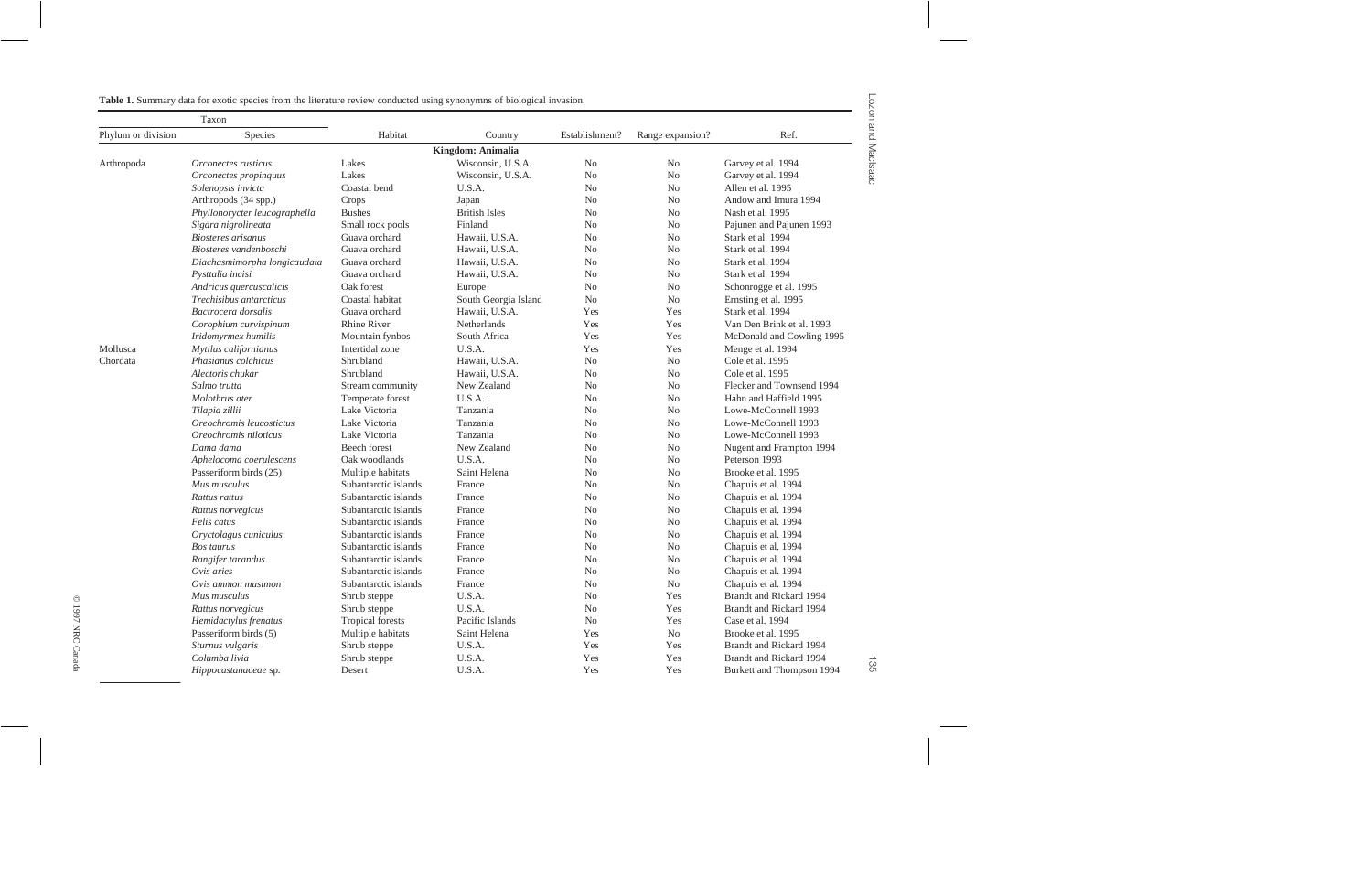| <b>Table 1</b> (continued). |  |
|-----------------------------|--|
|-----------------------------|--|

|                    | Taxon                            |                          |                         |                |                  |                             |
|--------------------|----------------------------------|--------------------------|-------------------------|----------------|------------------|-----------------------------|
| Phylum or division | Species                          | Habitat                  | Country                 | Establishment? | Range expansion? | Ref.                        |
|                    |                                  |                          | <b>Kingdom: Plantae</b> |                |                  |                             |
| Spermaphyta        | Rumex acetosella                 | Subantarctic forest      | Argentina               | N <sub>0</sub> | N <sub>0</sub>   | De Pietri 1995              |
|                    | Elaeagnus angustifolia           | Water courses            | U.S.A.                  | N <sub>o</sub> | N <sub>0</sub>   | Shaforth et al. 1995        |
|                    | Hyparrhenia rufa                 | Neotropic savannas       | Venezuela               | N <sub>o</sub> | N <sub>0</sub>   | Baruch and Fernandez 1993   |
|                    | Ailanthus altissima              | Hardwood forest          | U.S.A.                  | No             | N <sub>0</sub>   | Fraver 1994                 |
|                    | Allium vineale                   | Hardwood forest          | U.S.A.                  | N <sub>0</sub> | N <sub>0</sub>   | Fraver 1994                 |
|                    | Broussonetia papyrifera          | Hardwood forest          | U.S.A.                  | N <sub>0</sub> | N <sub>0</sub>   | Fraver 1994                 |
|                    | Chenopodium album                | Hardwood forest          | U.S.A.                  | N <sub>o</sub> | N <sub>0</sub>   | Fraver 1994                 |
|                    | Commelina communis               | Hardwood forest          | U.S.A.                  | N <sub>0</sub> | N <sub>0</sub>   | Fraver 1994                 |
|                    | Duchesnea indica                 | Hardwood forest          | U.S.A.                  | N <sub>0</sub> | N <sub>0</sub>   | Fraver 1994                 |
|                    | Hypericum perforatum             | Hardwood forest          | U.S.A.                  | N <sub>0</sub> | N <sub>0</sub>   | Fraver 1994                 |
|                    | Lespedeza bicolor                | Hardwood forest          | U.S.A.                  | N <sub>0</sub> | N <sub>0</sub>   | Fraver 1994                 |
|                    | Ligustrum sinense                | Hardwood forest          | U.S.A.                  | N <sub>0</sub> | N <sub>0</sub>   | Fraver 1994                 |
|                    | Lonicera japonica                | Hardwood forest          | U.S.A.                  | N <sub>0</sub> | N <sub>0</sub>   | Fraver 1994                 |
|                    | Stellaria media                  | Hardwood forest          | U.S.A.                  | N <sub>0</sub> | N <sub>0</sub>   | Fraver 1994                 |
|                    | Microstegium vimineum            | Hardwood forest          | U.S.A.                  | N <sub>0</sub> | N <sub>0</sub>   | Fraver 1994                 |
|                    | Tsuga canadensis                 | Mesic forest             | U.S.A.                  | N <sub>0</sub> | N <sub>0</sub>   | Frelich et al. 1993         |
|                    | Pinus taeda                      | Large old field          | U.S.A.                  | N <sub>0</sub> | N <sub>0</sub>   | Golley et al. 1994          |
|                    | Acer rubrum                      | Right-of-way             | U.S.A.                  | N <sub>0</sub> | N <sub>0</sub>   | Hill et al. 1995            |
|                    | Fraxinus americana               | Right-of-way             | U.S.A.                  | N <sub>o</sub> | N <sub>o</sub>   | Hill et al. 1995            |
|                    | Acacia karro                     | Grasslands               | U.S.A.                  | N <sub>0</sub> | N <sub>0</sub>   | O'Connor 1995               |
|                    | Impatiens glandulifera           | Riparian habitats        | Europe                  | N <sub>0</sub> | N <sub>0</sub>   | Pysek and Prach 1995        |
|                    | Pennisetum setaceum              | Low arid regions         | Hawaii, U.S.A.          | N <sub>0</sub> | N <sub>0</sub>   | Williams and Black 1994     |
|                    | Carya tomentosa                  | Old field                | U.S.A.                  | N <sub>o</sub> | N <sub>0</sub>   | Myster and Pickett 1993     |
|                    | Juniperus virginiana             | Old field                | U.S.A.                  | N <sub>o</sub> | N <sub>0</sub>   | Myster and Pickett 1993     |
|                    | Cornus florida                   | Old field                | U.S.A.                  | N <sub>0</sub> | N <sub>0</sub>   | Myster and Pickett 1993     |
|                    | Solidago sp.                     | Old field                | U.S.A.                  | N <sub>o</sub> | N <sub>0</sub>   | Myster and Pickett 1993     |
|                    | Ouercus sp.                      | Old field                | U.S.A.                  | N <sub>o</sub> | N <sub>o</sub>   | Myster and Pickett 1993     |
|                    | Pinus radiata                    | Eucalyptus forest        | Australia               | N <sub>0</sub> | N <sub>0</sub>   | Burdon and Chilvers 1994    |
|                    | Forest fruiting plants (13 spp.) | Mediterranean vegetation | Chile                   | N <sub>0</sub> | N <sub>o</sub>   | Debussche and Isenmann 1994 |
|                    | Andropogon scoparius             | Tallgrass prairie        | U.S.A.                  | No             | Yes              | Gibson et al. 1993          |
|                    | Hyparrhenia rufa                 | Savanna                  | <b>Brazil</b>           | Yes            | N <sub>0</sub>   | <b>Klink 1994</b>           |
|                    | Melinis minutiflora              | Savanna                  | <b>Brazil</b>           | Yes            | N <sub>0</sub>   | <b>Klink 1994</b>           |
|                    | Hyptis suaveolens                | Tropical                 | Australia               | Yes            | N <sub>0</sub>   | Lonsdale and Lane 1994      |
|                    | Sida acuta                       | Tropical                 | Australia               | Yes            | N <sub>0</sub>   | Lonsdale and Lane 1994      |
|                    | Cynodon dactylon                 | Tropical                 | Australia               | Yes            | N <sub>0</sub>   | Lonsdale and Lane 1994      |
|                    | Datura ferox                     | Tropical                 | Australia               | Yes            | N <sub>0</sub>   | Lonsdale and Lane 1994      |
|                    | Senecio jacobaea                 | Pastures                 | U.S.A.                  | Yes            | N <sub>0</sub>   | McEvoy and Rudd 1993        |
|                    | Aira caryophyllea                | Roadside habitat         | Australia               | Yes            | No               | Milberg and Lamont 1995     |
|                    | Trifolium stellatum              | Roadside habitat         | Australia               | Yes            | N <sub>o</sub>   | Milberg and Lamont 1995     |
|                    | Wahlenbergia capensis            | Roadside habitat         | Australia               | Yes            | N <sub>0</sub>   | Milberg and Lamont 1995     |
|                    | Erodium botrys                   | Roadside habitat         | Australia               | Yes            | N <sub>o</sub>   | Milberg and Lamont 1995     |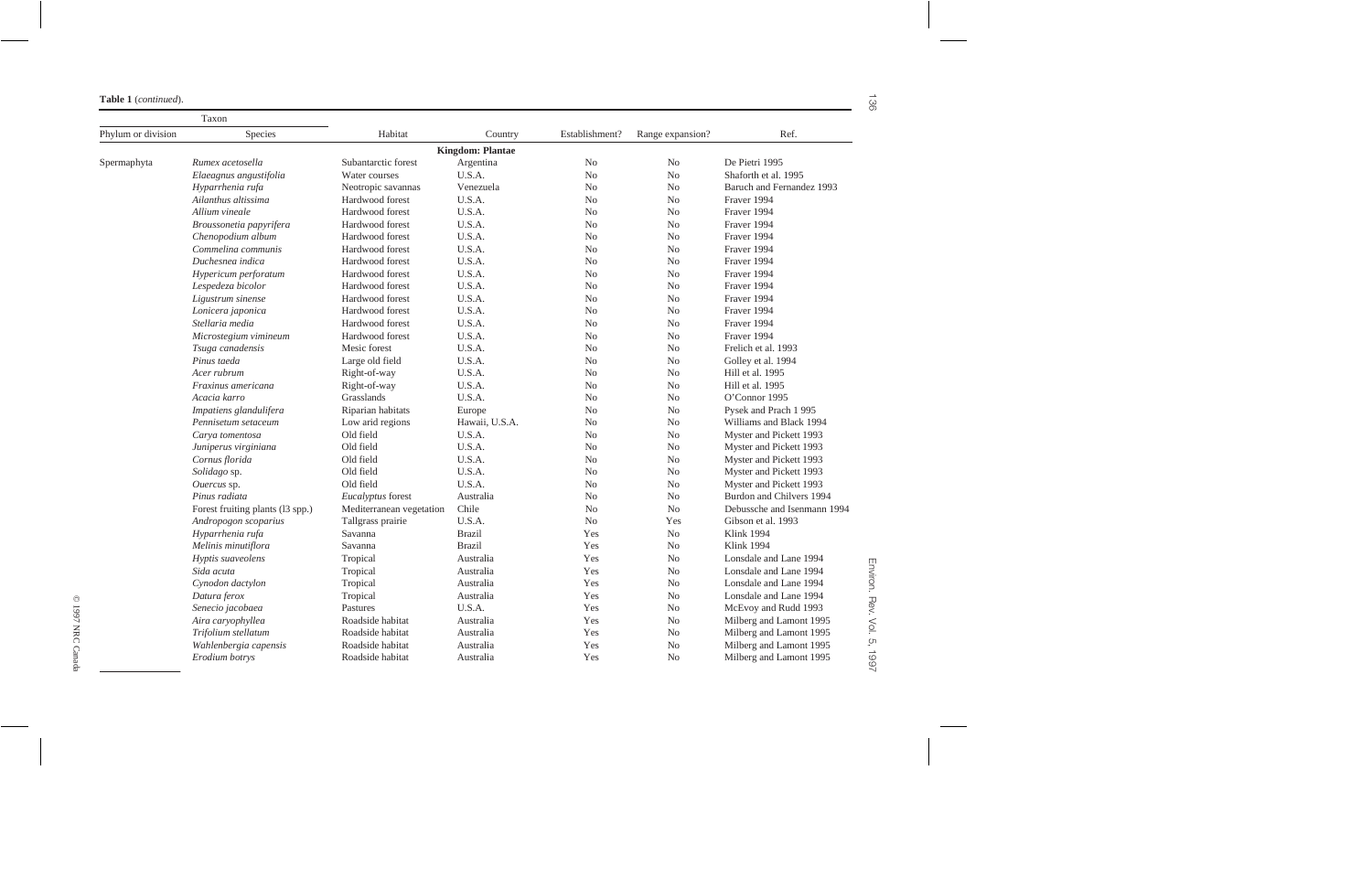|                    | Taxon                      |                        |                  |                |                  |                                |
|--------------------|----------------------------|------------------------|------------------|----------------|------------------|--------------------------------|
| Phylum or division | Species                    | Habitat                | Country          | Establishment? | Range expansion? | Ref.                           |
|                    | Trifolium sp.              | Roadside habitat       | Australia        | Yes            | No               | Milberg and Lamont 1995        |
|                    | Arctotheca calendula       | Roadside habitat       | Australia        | Yes            | N <sub>o</sub>   | Milberg and Lamont 1995        |
|                    | Vellereophyton dealbatum   | Roadside habitat       | Australia        | Yes            | No               | Milberg and Lamont 1995        |
|                    | Lactuca serriola           | Roadside habitat       | Australia        | Yes            | No               | Milberg and Lamont 1995        |
|                    | Vulpia membranacea         | Roadside habitat       | Australia        | Yes            | N <sub>o</sub>   | Milberg and Lamont 1995        |
|                    | Acacia saligna             | <b>Fynbos</b>          | South Africa     | Yes            | No               | <b>Musil 1993</b>              |
|                    | Gentiana pneumonanthe      | Heathland              | Netherlands      | Yes            | N <sub>o</sub>   | Oostermeijer et al. 1994       |
|                    | Ouercus robus              | Heathland              | England          | Yes            | No               | Rose and Webb 1994             |
|                    | Rubus futicosus            | Heathland              | England          | Yes            | No               | Rose and Webb 1994             |
|                    | Chamaenerion angustifolium | Heathland              | England          | Yes            | N <sub>o</sub>   | Rose and Webb 1994             |
|                    | Poa annua                  | Heathland              | England          | Yes            | N <sub>o</sub>   | Rose and Webb 1994             |
|                    | Betula pendula             | Heathland              | England          | Yes            | No               | Rose and Webb 1994             |
|                    | Holcus lanatus             | Heathland              | England          | Yes            | No               | Rose and Webb 1994             |
|                    | Juncus bulbosus            | Heathland              | England          | Yes            | No               | Rose and Webb 1994             |
|                    | Juncus effusus             | Heathland              | England          | Yes            | N <sub>o</sub>   | Rose and Webb 1994             |
|                    | Pedicularis sylvatica      | Heathland              | England          | Yes            | No               | Rose and Webb 1994             |
|                    | Rubus futicosus            | Heathland              | England          | Yes            | No               | Rose and Webb 1994             |
|                    | Syzygium jambos            | Forest                 | Pitcairn Islands | Yes            | No               | Waldren et al. 1995            |
|                    | Carduus nutans             | Pastures               | New Zealand      | Yes            | N <sub>o</sub>   | Wardle et al. 1995             |
|                    | <b>Bromus</b> tectorum     | Shrub steppe           | U.S.A.           | Yes            | No               | Brandt and Rickard 1994        |
|                    | Chorispora tenella         | Shrub steppe           | U.S.A.           | Yes            | N <sub>o</sub>   | Brandt and Rickard 1994        |
|                    | Draba verna                | Shrub steppe           | U.S.A.           | Yes            | N <sub>o</sub>   | Brandt and Rickard 1994        |
|                    | Erodium cicutarum          | Shrub steppe           | U.S.A.           | Yes            | No               | Brandt and Rickard 1994        |
|                    | Holosteum umbellatum       | Shrub steppe           | U.S.A.           | Yes            | No               | Brandt and Rickard 1994        |
|                    | Lactuca serriola           | Shrub steppe           | U.S.A.           | Yes            | No               | Brandt and Rickard 1994        |
|                    | Salsola kali               | Shrub steppe           | U.S.A.           | Yes            | N <sub>o</sub>   | Brandt and Rickard 1994        |
|                    | Sisymbrium altissimum      | Shrub steppe           | U.S.A.           | Yes            | N <sub>o</sub>   | Brandt and Rickard 1994        |
|                    | Tragopogon dubius          | Shrub steppe           | U.S.A.           | Yes            | No               | Brandt and Rickard 1994        |
|                    | Tamarix ramosissima        | Riparian areas         | U.S.A.           | Yes            | N <sub>o</sub>   | Busch and Smith 1995           |
|                    | Cytisus scoparius          | Coastal dunes          | U.S.A.           | Yes            | N <sub>o</sub>   | Bossard and Rejmánek 1994      |
|                    | Forbs (42 spp.)            | Goldenrod cultures     | U.S.A.           | Yes            | No               | Brown 1994                     |
|                    | Senecio vulgaris           | Ryegrass swards        | <b>Britain</b>   | Yes            | Yes              | Bergelson et al. 1993          |
|                    | Acer saccharum             | Right-of-way           | U.S.A.           | Yes            | Yes              | Berkowitz et al. 1995          |
|                    | Betula populifolia         | Right-of-way           | U.S.A.           | Yes            | Yes              | Berkowitz et al. 1995          |
|                    | Betula pendula             | Heathland mosaics      | <b>Britain</b>   | Yes            | Yes              | Bullock and Webb 1995          |
|                    | Carpobrotus edulis         | Maritime chaparral     | U.S.A.           | Yes            | Yes              | D'Antonio et al. 1993          |
|                    | Lonicera japonica          | Coastal plain          | U.S.A.           | Yes            | Yes              | Dillenburg et al. 1993         |
|                    | Andropogn bladhii          | Tallgrass prairie      | U.S.A.           | Yes            | Yes              | Gibson et al. 1993             |
|                    | Annual grasses (4 spp.)    | <b>Basalt</b> paddocks | Australia        | Yes            | Yes              | Gilfedder and Kirkpatrick 1993 |
|                    | Annual herbs (8 spp.)      | <b>Basalt</b> paddocks | Australia        | Yes            | Yes              | Gilfedder and Kirkpatrick 1993 |
|                    | Perennial grasses (5 spp.) | <b>Basalt</b> paddocks | Australia        | Yes            | Yes              | Gilfedder and Kirkpatrick 1993 |
|                    | Perennial herbs (8 spp.)   | <b>Basalt</b> paddocks | Australia        | Yes            | Yes              | Gilfedder and Kirkpatrick 1993 |
|                    |                            |                        |                  |                |                  |                                |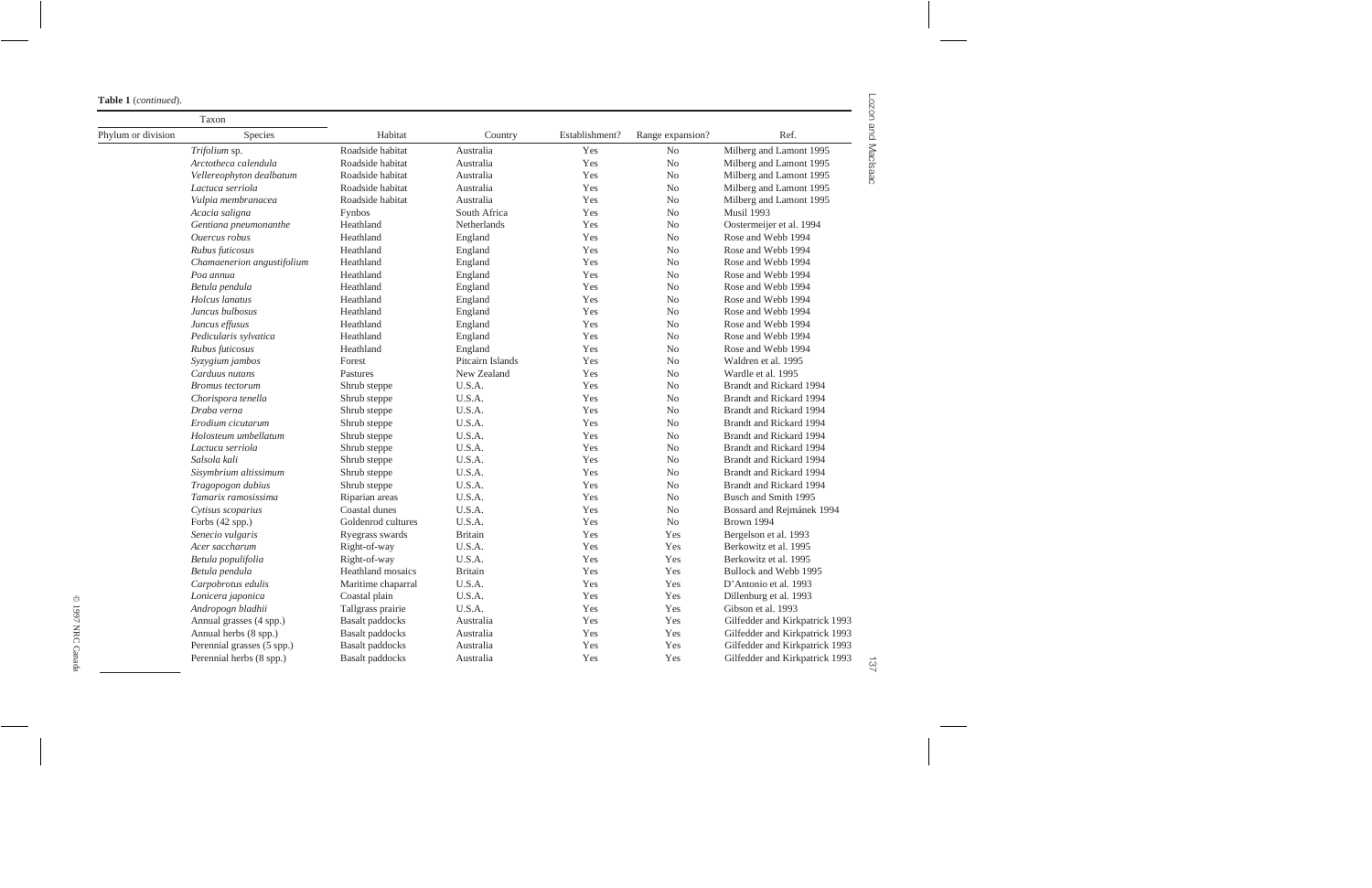|                    | Taxon                         |               |                |                |                  |                        |
|--------------------|-------------------------------|---------------|----------------|----------------|------------------|------------------------|
| Phylum or division | Species                       | Habitat       | Country        | Establishment? | Range expansion? | Ref.                   |
|                    | Synedrella nodiflora          | Tropical      | Australia      | Yes            | Yes              | Lonsdale and Lane 1994 |
|                    | Tridax procumbens             | Tropical      | Australia      | Yes            | Yes              | Lonsdale and Lane 1994 |
|                    | Cenchrus ciliaris             | Tropical      | Australia      | Yes            | Yes              | Lonsdale and Lane 1994 |
|                    | Pennisetum pedicellatum       | Tropical      | Australia      | Yes            | Yes              | Lonsdale and Lane 1994 |
|                    | Pennisetum polystachion       | Tropical      | Australia      | Yes            | Yes              | Lonsdale and Lane 1994 |
|                    | Rhynchelytrum repens          | Tropical      | Australia      | Yes            | Yes              | Lonsdale and Lane 1994 |
|                    | Deschampsia flexuosa          | Heathlands    | England        | Yes            | Yes              | <b>Marrs</b> 1993      |
|                    | Polygonum capitatum           | Cloud forest  | Azores         | Yes            | Yes              | <b>Ramos 1995</b>      |
|                    | Leicesteria formosa           | Cloud forest  | Azores         | Yes            | Yes              | <b>Ramos</b> 1995      |
|                    | Clethra arborea               | Cloud forest  | Azores         | Yes            | Yes              | <b>Ramos</b> 1995      |
|                    | Pteridium aquilinum           | Cloud forest  | <b>Azores</b>  | Yes            | Yes              | <b>Ramos</b> 1995      |
|                    | Paspalum paspalodes           | Marshes       | France         | Yes            | Yes              | Mesléard et al. 1993   |
|                    | <b>Bromus</b> madritensis     | Desert        | U.S.A.         | Yes            | Yes              | Schiffman 1994         |
|                    | Erodium cicutarium            | Desert        | U.S.A.         | Yes            | Yes              | Schiffman 1994         |
|                    | Hordeum murinum               | Desert        | U.S.A.         | Yes            | Yes              | Schiffman 1994         |
|                    | Medicago polymorpha           | Desert        | U.S.A.         | Yes            | Yes              | Schiffman 1994         |
|                    | Schismus barbatus             | Desert        | U.S.A.         | Yes            | Yes              | Schiffman 1994         |
|                    | Ammophila arenaria            | Sand dunes    | U.S.A.         | Yes            | Yes              | Buell et al. 1995      |
|                    | Poa pratensis                 | Ski slopes    | Japan          | Yes            | Yes              | Tsuyuzaki 1993         |
|                    | Agrostis alba                 | Ski slopes    | Japan          | Yes            | Yes              | Tsuyuzaki 1993         |
|                    | Dactylis glomerata            | Ski slopes    | Japan          | Yes            | Yes              | Tsuyuzaki 1993         |
|                    | Trifolium repens              | Ski slopes    | Japan          | Yes            | Yes              | Tsuyuzaki 1993         |
|                    | Festuca rubra                 | Ski slopes    | Japan          | Yes            | Yes              | Tsuyuzaki 1993         |
|                    | New world annuals (49 spp.)   | Tropical park | Australia      | Yes            | Yes              | Cowie and Werner 1993  |
|                    | Old world annuals (34 spp.)   | Tropical park | Australia      | Yes            | Yes              | Cowie and Werner 1993  |
|                    | Class Dicotyledon (26 spp.)   | Tuff cone     | Hawaii, U.S.A. | Yes            | Yes              | Wester 1994            |
|                    | Class Monocotyledon (10 spp.) | Tuff cone     | Hawaii, U.S.A. | Yes            | Yes              | Wester 1994            |

Note:The heading "Establishment?" refers to whether disturbance was required for successful establishment. "Range Expansion?" refers to whether established exotic species required disturbance for range expansion. The number of exotic species surveyed is indicated in parentheses where individual species names were not provided and in cases involving large numbers of invasions. Twenty studies were eliminated because they reported on redundant species introductions or because they did not specify the number of exotic species.

**Table 1** (*concluded*).

 $\frac{138}{2}$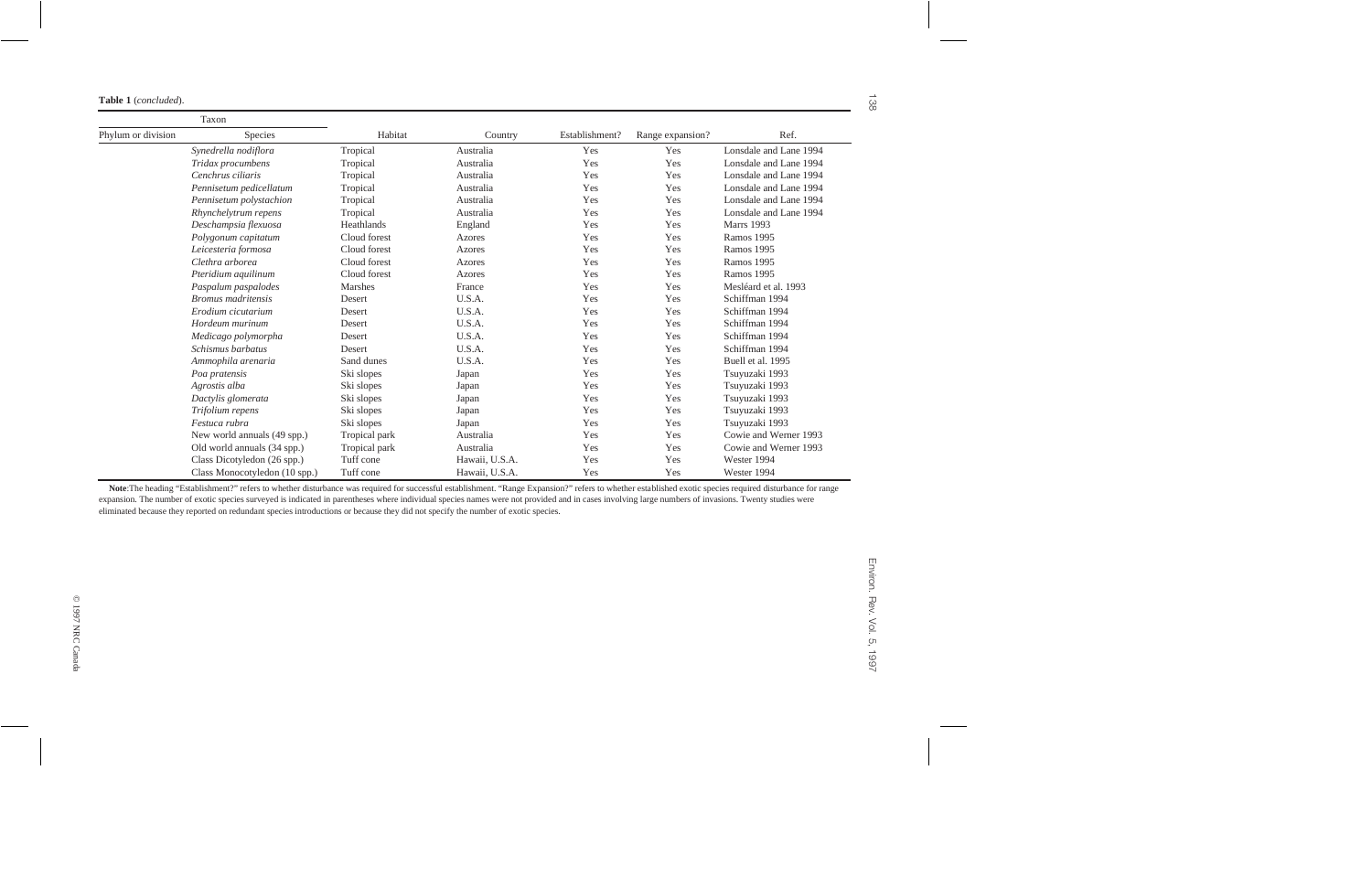These patterns also hold for individual species (Fig. 2). A total of 402 different successful biological invasions  $($  = species  $\times$  habitat) were identified in the first survey, of which plants comprised 74% of the species surveyed. All identified successful plant invasions occurred in terrestrial habitats. Reports of successful animal invasions were only slightly less biased toward terrestrial habitats (91%). The importance of disturbance to establishment of individual exotic species differed significantly for plant (86%) and animal (12%) taxa (Fisher's exact test, *P* < 0.0001; Fig. 2).

Disturbance was important to establishment of animals in 22% of the cases involving aquatic habitats, but only 11% of those occurring in terrestrial habitats. However, only two species (of nine) were reported to require disturbance to invade aquatic environments, including *Mytilus californianus* that established in intertidal habitat (Menge et al. 1994). It is equivocal as to whether this study represents a valid example of establishment by an exotic species considering the study was conducted in the Pacific northwest United States, a region to which this species is native. Thus, it is not clear whether disturbance is any more important to successful invasions of aquatic habitats than to terrestrial ones. This is an important issue since invasions of freshwater habitats have become increasingly common and have garnered considerable attention in recent years. As examples, molluscs (*Dreissena polymorpha*, *Dreissena bugensis*, *Corbicula fluminea*, *Marisa cornuarietis*), water fleas (*Bythotrephes cederstroemi*, *Bosmina coregoni*, *Daphnia lumholtzi*), amphipods (*Corophium curvispinum*), and crayfish (*Orconectes rusticus*) are but a small fraction of the invertebrate fauna that have invaded freshwater ecosystems in North America and Europe (McMahon 1983; Sprules et al. 1990; Hartog et al. 1992; Horne et al. 1992; Havel and Hebert 1993; Demelo and Hebert 1994; Garvey et al. 1994; Ram and McMahon 1996). Marine and estuarine systems have proven equally vulnerable to species introductions (Leidy and Fiedler 1985; Nichols and Thompson 1985; Carlton 1989; Hutchings 1992; Carlton and Geller 1993; Kelly 1993; Cohen et al. 1995).

#### **Exotic species' range expansion**

Plants and animals also differ with respect to the importance of recognized disturbance to range expansion following establishment. Overall, 58% of the plants required disturbance for both establishment and range expansion (Fig. 3). Of the 257 plants that required disturbance for establishment, 174 (68%) also required it for range expansion (Fig. 3). Among animals, only 7% required disturbance for both establishment and range expansion, though 58% of those that required disturbance for establishment also required it for range expansion. (Fig. 3). The percentage of animals that required disturbance for neither establishment nor dispersal was far higher than that for plants (85 versus 14%; Table 1).

A small percentage of species that invade communities in the apparent absence of disturbance require it for range expansion from the establishment site. For example, Case et al. (1994) explored ecological effects of introduced lizards (*Hemidactylus frenatus*) in forests of islands in the South Pacific Ocean. These lizards have utilized human transport to travel between and invade islands. Even though the species invades islands in the apparent absence of disturbance, it depends on human disturbance to expand its distribution (T. Case, personal communi-

**Fig. 3.** Range expansion of exotic animal (A) and plant (B) species in relation to whether establishment was affected by (solid bars) or occurred independent of (open bars) disturbance. Note different *y*-axis scales.



cation). *Hemidactylus frenatus* is competitively dominant to native lizard species on sides of buildings where insect prey accumulate (Petren et al. 1993; Case et al. 1994).

## **Invasion mechanisms**

Our second search sought to identify papers that explicitly linked establishment of invading species with disturbance. This survey recorded a total of 505 nonredundant successful species introductions, of which plants were again dominant (80%). Natural disturbance mechanisms were responsible for facilitating establishment of exotic species in only 11% of all species invasions. Human-associated mechanisms were central to establishment of most exotic species that depended on disturbance, though its importance differed significantly between plant (97%) and animal (57%) species (Fisher's exact test,  $P < 0.0001$ ). It is not surprising that both exotic plants and animals were more dependent on disturbance for establishment in this survey than in the preceding one, considering that the search criteria used here were more specific.

Domesticated and feral animals were the most important factor associated with establishment of exotic plants (22%; Fig. 4). Domesticated and feral animals may affect biological, chemical, and physical attributes of the sites that they occupy. For example, grazing may reduce or eliminate aboveground plant biomass, increase nutrient availability via release of wastes, and alter light and temperature regimes at the soil surface. Grazing animals may also deposit seeds to the site and disrupt the soil surface, increasing habitat availability for colonists (Brown and Archer 1987; Aplet et al. 1991).

Other factors of quantitative importance to plant introductions included soil disturbance, activities related to forestry practices (e.g., logging, skidding, shrub removal), human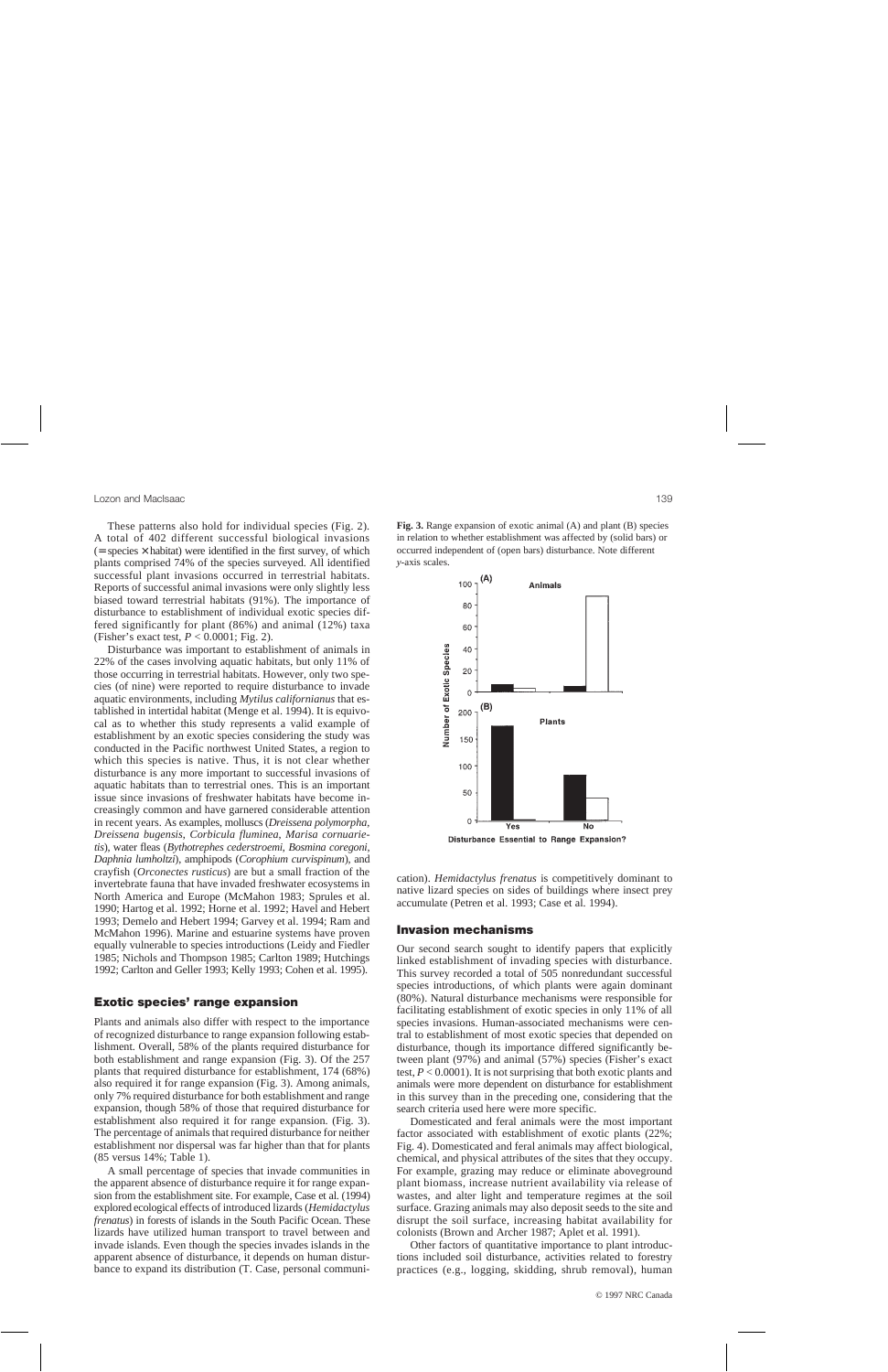**Fig. 4.** Entry mechanisms identified as facilitating establishment of exotic animals and plants. More than one mechanism was attributed with establishment of some exotic species.



activities (e.g., hiking, skiing, use of off-road vehicles), fire, development (e.g., roads, paths, residential establishment, pipeline construction), and agriculture (Fig. 4). Many of these factors likely operate interactively in an additive, synergistic, or antagonistic manner. It also seems likely that the importance of these interactions depends on the combination of habitats and exotic species involved.

Mechanisms associated with successful animal invasions differed substantially from those for plants (Fig. 4). Two studies contributed most of the introduced animal species. Nichols and Thompson (1985) reported 22 species of introduced annelids, crustaceans, and molluscs in San Francisco Bay. Most of these species were apparently introduced to the bay since the mid-1800s as boring, fouling, or ballast-dwelling organisms in ships (Nichols and Thompson 1985). These species are complemented by a suite of 22 fish species, primarily from the eastern United States, that have been intentionally released (Leidy and Fiedler 1985).

Other less important mechanisms that permitted animals to invade included unspecified environmental disturbance (seven bird species; Feinsinger et al. 1988), and forestry and associated soil disturbance (five earthworm species; Abbott 1985). Presence of domesticated and feral animals, the most important mechanism facilitating plant invasions, was relatively unimportant to establishment of invading animals (<3%; Fig. 4). Twenty-seven species of ants have established in Florida; mechanisms responsible for these introductions have not been ascertained, though many appear related to international commerce transacted through seaports (Deyrup et al. 1988).

Because such a high percentage (43%) of introduced animals in this survey occurred in a single habitat (San Francisco Bay), we also classified species entry mechanisms for the first survey. Of the 12 successful invasions in that survey, 5 were bird species introduced intentionally to modified habitat on St. Helena Island, and an additional 4 species colonized agricultural lands (Brandt and Rickard 1994; Burkett and Thompson 1994; Stark et al. 1994; Brooke et al. 1995). Domesticated and feral animals were associated with none of the 103 animal invasions that were classified in the first survey. Likewise, soil disturbance was not associated with establishment of any exotic animals in the first survey. Taken together, these findings indicate entry mechanisms for exotic plants and animals differ very substantially.

**Fig. 5.** Habitats in which disturbance facilitated establishment of exotic plants and animals. Old-growth forest refers to those growing in temperate regions.



## **Invaded habitats**

Plants and animals from the second survey also differed with respect to the types of habitats successfully invaded (Fig. 5). Reports of animal invasions were limited almost exclusively to aquatic, unspecified island, tropical rain forest, and riparian habitats. Most animal introductions (39%) were reported in aquatic habitats adjacent to urbanized areas. This finding is consistent with established patterns of ballast water discharge, species additions from fish release, and habitat destruction or degradation near cities. In contrast to this pattern, exotic plants established in a much wider array of habitats. The habitat most commonly invaded was grassland (Fig. 5), perhaps because of its widespread conversion and degradation by human activities. Virtually all of the disturbance mechanisms identified above for plants were implicated in establishment of exotic species in grasslands, though domesticated and feral animals, fire, soil disruption, and development were most important. Introduced plants were also commonly reported on island, riparian, temperate old-growth forest, and sand dune habitats. The prevalence of successful plant and animal introductions to island areas is consistent with Elton's (1958) prediction, though the pattern is also consistent with the view that colonization opportunities may be higher on islands than on mainlands (Simberloff 1986).

## **Why do plant and animal invasions differ?**

Plants and animals differed with respect to the number of species established in non-native habitats, the types of habitats successfully invaded, the mechanisms responsible for facilitating establishment, and the importance of disturbance to initial establishment and subsequent range expansion. These differences indicate that determinants of invasion success likely differ substantially for these taxa. In particular, the vast majority of animals apparently were dependent on disturbance for neither establishment nor range expansion, whereas plants were highly dependent for both establishment and range expansion (Fig. 3).

One hypothesis that may explain these differences is that plants and motile animals, which dominated successful animal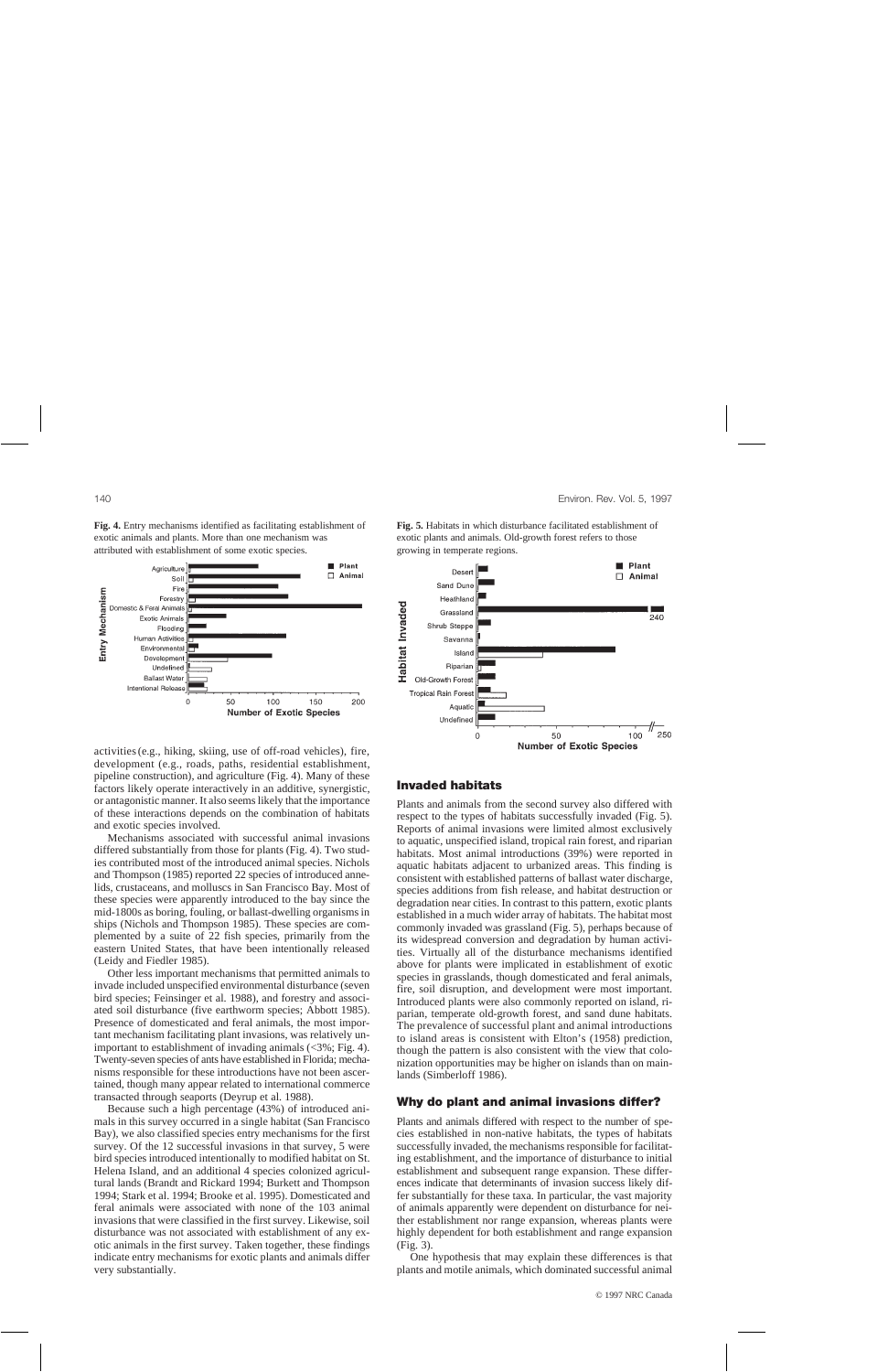invasions in our survey, differ fundamentally and importantly with respect to their need for spatial resources, specifically colonization substrates. Plants require empty space or suitable sites for access to soil surface, in addition to adequate supplies of resources including water, nutrients, and light (Harper 1977; Rejmánek and Richardson 1996; Tilman 1997). Disturbance may disrupt ecosystem, community, or population structure and thereby alter availability of resources or substrates (White and Pickett 1985). The strong correspondence between establishment of exotic plants and disturbance (Figs. 2 and 3) suggests that many of the surveyed species were not limited by dispersal or propagule production but rather by availability of empty or suitable sites. This view is consistent with the general observation that invasive plant species tend to produce large numbers of small seeds that are capable of dispersing long distances (see Rejmánek and Richardson 1996). It is also consistent with Simberloff's (1986) hypothesis that successful introductions depend on species' habitat requirements and habitat availability, and only secondarily on the intensity of biological resistance. If availability of empty sites is important to invasion success, then establishment rates of exotic species should be higher in habitats with fewer competitors, all things being equal. For example, establishment of exotic plant species introduced as seed into native grassland was negatively related to native species diversity, indicating that invasion was more successful in species-poor than species-rich plots (Tilman 1997). Rejmánek (1989) proposed that open space created by biomass destruction might be the only critical factor responsible for successful species invasions, rather than native species diversity. This view is consistent with findings of Peart and Foin (1985), who observed that invasion of California grasslands was negatively related to resident plant biomass but unrelated to resident species diversity.

Tilman (1997) also argued that dispersal-associated recruitment limitation was a key determinant of plant diversity in grasslands, because total diversity increased linearly in all plots that received seeds of exotic species, irrespective of the initial diversity of native species.

Marine, benthic-invertebrate communities may be the closest animal analogue to terrestrial plant communities. We sought to compare establishment patterns of introduced species in plant communities with those of immobile animal communities (e.g., sessile marine invertebrates), though too few cases were identified to permit this analysis. Recruitment limitation has been recognized as an important factor affecting animal populations, particularly marine invertebrates (Grosberg and Levitan 1992; Roughgarden et al. 1994). Our survey indicated that establishment of most introduced animals was dependent on disturbance for neither establishment nor range expansion. Successful animal invasions were, however, tightly coupled with human-assisted transport and occurred most often in aquatic habitats or on islands. Aquatic habitats are highly vulnerable to species invasions (Mills et al. 1993), as are islands owing to their generally low level of native species diversity and high level of invasion opportunities (Elton 1958; Simberloff 1986, 1989). Taken together, these patterns suggest that animal communities may be relatively receptive or open to exotic species and that recruitment limitation associated with dispersal problems may be a primary factor limiting diversity of these systems. By transporting animals to habitats that they otherwise would never reach, humans have bridged the biological

'filter' imposed by geographic barriers (Simberloff 1989; Williamson 1989).

Even species-rich ecosystems are vulnerable to invasions by and establishment of exotic species. For example, piscivorous Nile perch (*Lates niloticus*) successfully invaded and devastated fish biodiversity of Lake Victoria, which formerly contained one of the world's richest fish faunas (Lowe-McConnell 1993). Zebra mussels (*Dreissena polymorpha*) readily invaded the Mississippi River, which has very high native mollusc biodiversity (Schloesser et al. 1996). The water flea *Bythotrephes cederstroemi* has invaded many lakes in North America adjacent to the Great Lakes, including Harp Lake, Ont., which has among the highest zooplankton biodiversity levels in the region (Yan and Pawson 1997). Finally, the species-rich flora of the South African fynbos has been successfully invaded and modified by a variety of tree and shrub species (Macdonald and Richardson 1986; Musil 1993). These cases call into question the frequently cited view that invasion success is higher in species-poor than in species-rich communities (Elton 1958; see review, Lodge 1993).

Doubtless cases exist in which invasions fail owing to intensive biological resistance (Lake and O'dowd 1991; Burns and Sauer 1992; Hill et al. 1995). However, observations from nature and the patterns reported here suggest that widespread transport of organisms by human activities poses a serious threat to the integrity of communities. Recognition of the severity of this problem may increase as advances in molecular biology permit identification of cryptic, exotic species that were once thought to be native (Geller et al. 1994).

In summary, plants and animals differed markedly with respect to the number of successful invasions reported in surveyed journals in recent years, by their dependence on disturbance for establishment and range extension, the mechanisms that facilitated establishment, and the habitats they invaded. Despite these differences, circumvention of geographic barriers and disturbance of natural habitats by humans will ensure continued spread of species to ecosystems to which they are non-native.

## **Acknowledgements**

We thank staff of Leddy library for assistance in retrieving literature, and Dr. I.M. Weis and two anonymous reviewers for their comments that improved the manuscript. Financial support was provided by a Natural Sciences and Engineering Research Council research grant to H.J.M. A complete list of references used in our second literature survey and redundant invasions from the first survey are available from H.J.M. or at http://www.cs.uwindsor.ca/users/h/hughm/public/reflist.htm.

### **References**

- Abbott, I. 1985. Distribution of introduced earthworms in the northern Jarrah Forest of Western Australia. Aust. J. Soil Res. **23**: 263–270.
- Allen, C.R., Lutz, R.S., and Demarais, S. 1995. Red imported fire ant impact on northern bobwhite populations. Ecol. Appl. **5**: 632–638.
- Andow, D.A., and Imura, O. 1994. Specialization of phytophagous arthropod communities on introduced plants. Ecology, **75**: 296–300.
- Aplet, G.H., Anderson, S.J., and Stone, C.P. 1991. Association between feral pig disturbance and the composition of some alien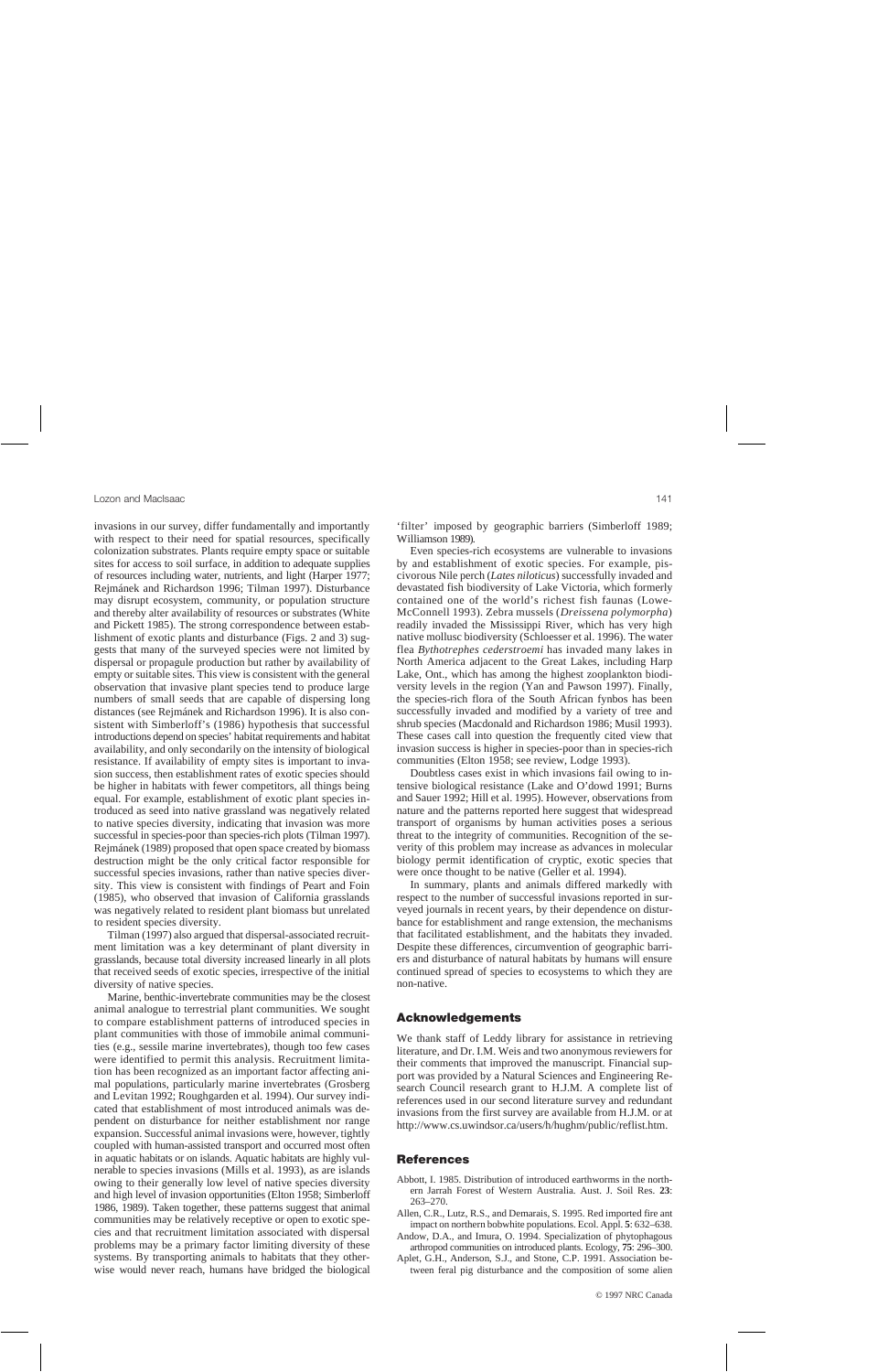plant assemblages in Hawaii Volcanoes National Park. Vegetatio, **95**: 55–62.

- Baruch, Z., and Fernández, D.S. 1993. Water relations of native and introduced C4 grasses in a neotropical savanna. Oecologia, **96**: 179–185.
- Bazzaz, F.A. 1986. Life history of colonizing plants: some demographic, genetic, and physiological features. *In* Ecology of biological invasions of North America and Hawaii. *Edited by* H.A. Mooney and J.A. Drake. Springer-Verlag, New York. pp. 96–110.
- Bergelson, J., Newman, J.A., and Floresroux, E.M. 1993. Rates of weed spread in spatially heterogeneous environments. Ecology, **74**: 999–1011.
- Berkowitz, A.R., Canham, C.D., and Kelly, V.R. 1995. Competition vs. facilitation of tree seedling growth and survival in early successional communities. Ecology, **76**: 1156–1168.
- BIOSIS. 1996. Biological abstracts on compact disc (Biological Abstracts, Inc.). BIOSIS, Philadelphia, Penn.
- Bossard, C.C., and Rejmánek, M. 1994. Herbivory, growth, seed production, and resprouting of an exotic invasive shrub *Cytisus scoparius*. Biol. Conserv. **67**: 193–200.
- Brandt, C.A., and Rickard, W.H. 1994. Alien taxa in the North American shrub-steppe four decades after cessation of livestock grazing and cultivation agriculture. Biol. Conserv. **68**: 95–105.
- Brooke, R.K., Lockwood, J.L., and Moulton, M.P. 1995. Patterns of success in passeriform bird introductions on Saint Helena. Oecologia, **103**: 337–342.
- Brown, D.G. 1994. Beetle folivory increases resource availability and alters plant invasion in monocultures of goldenrods. Ecology, **75**: 1673–1683.
- Brown, G.H., and Archer, S. 1987. Woody plant seed dispersal and gap formation in a North American subtropical savanna woodland: the role of domestic herbivores. Vegetatio, **73**: 73–80.
- Buell, A.C., Pickart, A.J., and Stuart, J.D. 1995. Introduction history and invasion patterns of *Ammophila arenaria* on the north coast of California. Conserv. Biol. **9**: 1587–1593.
- Bullock, J.M., and Webb, N.R. 1995. Response to severe fire in heathland mosaics in southern England. Biodiversity Conserv. **73**: 207–214.
- Burdon, J.J., and Chilvers, G.A. 1994. Demographic changes and the development of competition in a native Australian eucalypt forest invaded by exotic pines. Oecologia, **97**: 419–423.
- Burkett, D.W., and Thompson, B.C. 1994. Wildlife association with human-altered water sources in semiarid vegetation communities. Conserv. Biol. **8**: 682–690.
- Burns, C., and Sauer, J. 1992. Resistance by natural vegetation in the San Gabriel Mountains of California to invasion by introduced conifers. Global Ecol. Biogeogr. Lett. **2**: 46–51.
- Busch, D.E., and Smith, S.D. 1995. Mechanisms associated with decline of woody species in riparian ecosystems of the southwestern United States. Ecol. Monogr. **65**: 347–370.
- Carlton, J.T. 1989. Man's role in changing the face of the ocean: biological invasions and implications for the conservation of nearshore environments. Conserv. Biol. **3**: 265–273.
- Carlton, J.T., and Geller, J.B. 1993. Ecological roulette: the global transport of nonindigenous marine organisms. Science (Washington, D.C.), **261**: 78–82.
- Case, T.J. 1991. Invasion resistance, species build up, and community collapse in metapopulation models with interspecific competition. Biol. J. Linn. Soc. **42**: 239–266.
- Case, T.J., Bolger, D.T., and Petren, K. 1994. Invasion and competitive displacement among house geckos in the tropical Pacific. Ecology, **75**: 464–477.
- Chapuis, J.L., Boussès, P., and Barnaud, G. 1994. Alien mammals, impact and management in the French subantarctic Islands. Biol. Conserv. **67**: 97–104.
- Cody, M.L., and Diamond, J.M. 1975. Ecology and evolution of communities. Harvard University Press, Cambridge, Mass.
- Cohen, A.N., Carlton, J.T., and Fountain, M.C. 1995. Introduction, dispersal and potential impacts of the green crab *Carinus maenas* in San Francisco Bay, California. Mar. Biol. **122**: 225–237.
- Cole, F.R., Loope, L.L., Medeiros, A.C., Raikes, J.A., and Wood, C.S. 1995. Conservation implications of introduced game birds in high elevation Hawaiian shrubland. Conserv. Biol. **9**: 306–313.
- Cowie, I.D., and Werner, P.A. 1993. Alien plant species invasion in Kakadu National Park, tropical northern Australia. Biol. Conserv. **63**: 127–135.
- D'Antonio, C.M., Odion, D.C., and Tyler, C.M. 1993. Invasion of maritime chaparral by the introduced succulent *Carpobrotus edulis*: the role of fire and herbivory. Oecologia, **95**: 14–21.
- Debussche, M., and Isenmann, P. 1994. Bird-dispersed seed rain and seedling establishment in patchy Mediterranean vegetation. Oikos, **69**: 414–426.
- Demelo, R., and Hebert, P.D.N. 1994. Founder effects and geographical variation in the invading cladoceran *Bosmina* (*Eubosmina*) *coregoni* Baird 1857 in North America. Heredity, **73**: 490–499.
- De Pietri, D.E. 1995. The spatial configuration of vegetation as an indicator of landscape degradation due to livestock enterprises in Argentina. J. Appl. Ecol. **32**: 857–865.
- Deyrup, M.A., Carlin, N., Trager, J., and Umphrey, D. 1988. A review of the ants of Florida. Florida Entomol. **71**: 163–176.
- Dillenburg, L.R., Whigham, D.F., Teramura, A.H., and Forseth, I.N. 1993. Effects of below- and aboveground competition from the vines *Lonicera japonica* and *Parthenocissus quinquefolia* on the growth of the tree host *Liquidambar styraciflua*. Oecologia, **93**: 48–54.
- Drake, J.A. 1991. Community-assembly mechanics and the structure of an experimental species ensemble. Am. Nat. **137**: 1–26.
- Drake, J.A., Mooney, H.A., di Castri, F., Groves, R.H., Kruger, F.J., Rejmánek, M., and Williamson, M. (*Editors*). 1989. Biological invasions: a global perspective. SCOPE. Vol. 37. John Wiley and Sons, New York.
- Ehrlich, P.R. 1989. Attributes of invaders and the invading processes: vertebrates. SCOPE, **37**: 315–328.
- Elton, C. 1958. The ecology of invasions by animals and plants. Chapman and Hall, London.
- Ernsting, G., Block, W., Macalister, H., and Todd, C. 1995. The invasion of the carnivorous carabid beetle *Trechisibus antarcticus* on South Georgia (sub-Antarctic) and its effect on the endemic herbivorous beetle *Hydromedion spasutum*. Oecologia, **103**: 34–42.
- Feinsinger, P., Busby, W.H., Murray, K.G., Beach, J.H., Pounds, W.Z., and Linhart, Y.B. 1988. Mixed support for spatial heterogeneity in species interactions: hummingbirds in a tropical disturbance mosaic. Am. Nat. **131**: 33–57.
- Flecker, A.S., and Townsend, C.R. 1994. Community-wide consequences of trout introduction in New Zealand streams. Ecol. Appl. **4**: 798–807.
- Fraver, S. 1994. Vegetation responses along edge-to-interior gradients in the mixed hardwood forests of the Roan River Basin, North Carolina. Conserv. Biol. **8**: 822–832.
- Frelich, L.F., Calcote, R.R., Davis, M.B., and Pastor, J. 1993. Patch formation and maintenance in an old-growth hemlock hardwood forest. Ecology, **74**: 513–527.
- Garvey, J.E., Stein, R.A., and Thomas, H.M. 1994. Assessing how fish predation and interspecific prey competition influence a crayfish assemblage. Ecology, **75**: 532–547.
- Geller, J.B., Carlton, J.T., and Powers, D.A. 1994. PCR-based detection of mtDNA haplotypes of native and invading mussels on the northeastern Pacific coast: latitudinal pattern of invasion. Mar. Biol. **119**: 243–249.
- Gibson, D.J., Seastedt, T.R., and Briggs, J.M. 1993. Management practices in tallgrass prairie: large- and small-scale experimental effects on species composition. J. Appl. Ecol. **30**: 247–255.
- Gilfedder, L., and Kirkpatrick, J.B. 1993. Germinable soil seed and competitive relationships between a rare native species and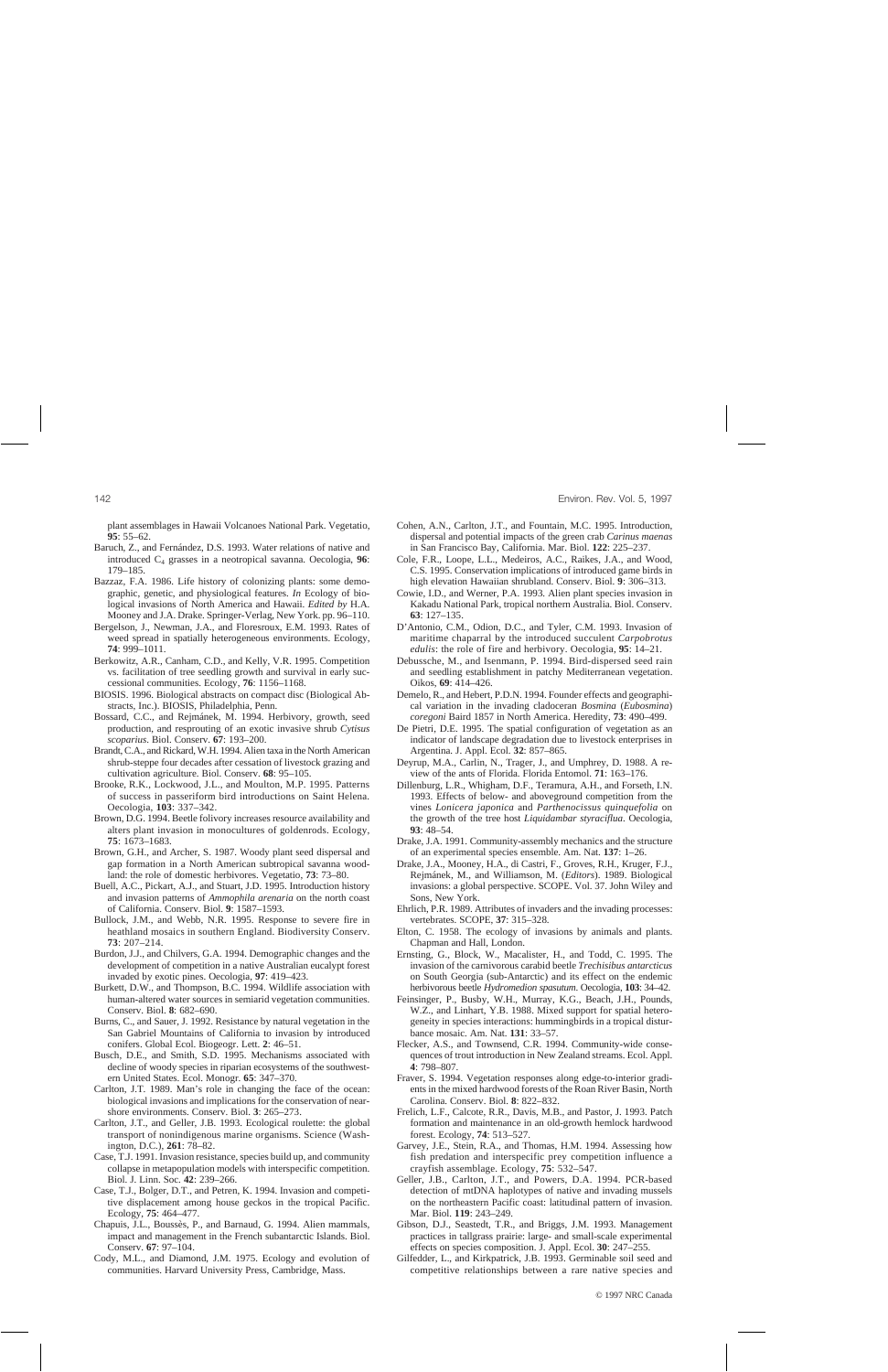exotics in a semi-natural pasture in the midlands, Tasmania. Biol. Conserv. **64**: 113–119.

- Golley, F.B., Pinder, J.E., III, Smallidge, P.J., and Lambert, N.J. 1994. Limited invasion and reproduction of loblolly pines in a large South Carolina field. Oikos, **69**: 21–27.
- Grosberg, R.K., and Levitan, D.R. 1992. For adults only? Supply-side ecology and the history of larval biology. Trends Ecol. Evol. **7**: 130–133.
- Hahn, D.C., and Hatfield, J.S. 1995. Parasitism at the landscape: cowbirds prefer forests. Conserv. Biol. **9**: 1415–1424.
- Hardin, G. 1960. The competitive exclusion principle. Science (Washington, D.C.), **131**: 1292–1297.
- Harper, J.L. 1977. The population biology of plants. Academic Press, London.
- Hartog, C.D., van den Brink, F.W.B., and van der Velde, G. 1992. Why was the invasion of the river Rhine by *Corophium curvispinum* and *Corbicula* species so successful? J. Nat. Hist. **26**: 1121–1129.
- Havel, J.E., and Hebert, P.D.N. 1993. *Daphnia lumholtzi* in North America: another exotic zooplankter. Limnol. Oceanogr. **38**: 1823–1827.
- Herbold, B., and Moyle, P.B. 1986. Introduced species and vacant niches. Am. Nat. **128**: 751–760.
- Hill, J.D., Canham, C.D., and Wood, D.M. 1995. Patterns and causes of resistance to tree invasion in right-of-ways. Ecol. Appl. **5**: 459–470.
- Hobbs, R.J. 1989. The nature and effects of disturbance relative to invasions. SCOPE, **37**: 389–405.
- Horne, F.R., Arsuffi, T.L., and Neck, R.W. 1992. Recent introduction and potential botanical impact of the Giant Rams-Horn snail, (*Marisa cornuarietis* (Pilidae), in the Comal Springs ecosystem of central Texas. Southwest. Nat. **37**: 194–214.
- Hutchings, P. 1992. Ballast water introductions of exotic marine organisms into Australia. Current status and management options. Mar. Pollut. Bull. **25**: 5–8.
- Joenje, W. 1987. The SCOPE programme on the ecology of biological invasions: an account of the Dutch contribution. Proceedings of the Koniak, **90**(1): 3–13.
- Kelly, J.M. 1993. Ballast water and sediments as mechanisms for unwanted species introductions into Washington State. J. Shellfish Res. **12**: 405–410.
- Klink, C.A. 1994. Effects of clipping on size and tillering of native and African grasses of the Brazilian savannas (the Cerrado). Oikos, **70**: 365–376.
- Lake, P.S., and O'dowd, D.J. 1991. Red crabs in rain forest, Christmas Island: biotic resistance to invasion by an exotic snail. Oikos, **62**: 25–29.
- Leidy, R.A., and Fiedler, P.L. 1985. Human disturbance and patterns of fish species diversity in San Francisco Bay drainage, California. Biol. Conserv. **33**: 247–267.
- Lodge, D.M. 1993. Species invasions and deletions: community effects and responses to climate and habitat change. *In* Biotic interactions and global change. *Edited by* P.M. Kareiva, J.G. Kingsolver, and R.B. Huey. Sinauer, Sunderland, Mass. pp. 367–387.
- Lonsdale, W.M., and Lane, A.M. 1994. Tourist vehicles as vectors of weed seeds in Kakadu National Park, northern Australia. Biol. Conserv. **69**: 277–283.
- Lowe-McConnell, R.H. 1993. Fish faunas of the African Great Lakes: origins, diversity, and vulnerability. Conserv. Biol. **7**: 634–643.
- MacArthur, R.H. 1972. Geographical ecology. Princeton University Press, Princeton, N.J.
- Macdonald, I.A.W., and Richardson, D.M. 1986. Alien species in terrestrial ecosystems of the fynbos biome. *In* The ecology and management of biological invasions in southern Africa. *Edited by* I.A.W. Macdonald, F.J. Kruger, and A.A. Ferrar. Oxford University Press, Capetown. pp. 77–91.

Mack, R.N. 1989. Temperate grasslands vulnerable to plant inva-

sions: characteristics and consequences. *In* Biological invasions: a global perspective. *Edited by* J.A. Drake, H.A. Mooney, F. di Castri, R.H. Groves, F.J. Kruger, M. Rejmánek, and M. Williamson. SCOPE 37, John Wiley and Sons, New York. pp. 155–179.

- Marrs, R.H. 1993. An assessment of changes in *Calluna* heathlands in Breckland, eastern England, between 1983 and 1991. Biol. Conserv. **65**: 133–139.
- McDonald, D.J., and Cowling, R.M. 1995. Towards a profile of an endemic mountain fynbos flora: implications for conservation. Biodiv. Conserv. **72**: 1–12.
- McEvoy, P.B., and Rudd, N.T. 1993. Effects of vegetation disturbances on biological control of tansy ragwort, *Senecio jacobaea*. Ecol. Appl. **3**: 682–698.
- McMahon, R.F. 1983. Ecology of an invasive pest bivalve, *Corbicula*. *In* The Mollusca. *Edited by* W.D. Russell-Hunter. Vol. 6. Academic Press, New York. pp. 505–561.
- Menge, B.A., Berlow, E.L., Blanchette, C.A., Nararrete, S.A., and Yamado, S.B. 1994. The keystone concept: variation in interaction strength in a rocky intertidal community. Ecol. Monogr. **64**: 249–286.
- Mesléard, F., Ham, L.T., Boy, V., Van Wijck C., and Grillas, P. 1993. Competition between an introduced and an indigenous species: the case of *Paspalum paspalodes* (Michx) Schribner and *Aeluropus littoralis* (Gouan) in the Camargue (southern France). Oecologia, **94**: 204–209.
- Milberg, P., and Lamont, B.B. 1995. Fire enhances weed invasion of roadside vegetation in southwestern Australia. Biodiversity Conserv. **73**: 45–49.
- Mills, E.L., Leach, J.H., Carlton, J.T., and Secor, C.L. 1993. Exotic species in the Great Lakes: a history of biotic crises and anthropogenic introductions. J. Great Lakes Res. **19**: 1–54.
- Moyle, P.B. 1986. Fish introductions into North America: patterns and ecological impact. *In* Ecology of biological invasions of North America and Hawaii. *Edited by* H.A. Mooney and J.A. Drake. Springer-Verlag, New York. pp. 27–43.
- Musil, C.F. 1993. Effect of invasive Australian acacias on the regeneration, growth, and nutrient chemistry of South African lowland fynbos. J. Appl. Ecol. **30**: 361–372.
- Myster, R.W., and Pickett, S.T.A. 1993. Effects of litter, distance, density and vegetation patch type on postdispersal tree seed predation in old fields. Oikos, **66**: 381–388.
- Nash, D.R., Agassiz, D.J.L., Godfray, H.C.J., and Lawton, J.H. 1995. The small-scale distribution of an invading moth. Oecologia, **103**: 196–202.
- Nichols, F.H., and Thompson, J.K. 1985. Persistence of an introduced mudflat community in South San Francisco Bay, California. Mar. Ecol. Prog. Ser. **24**: 83–97.
- Nilsson, N.A. 1985. The niche concept and the introduction of exotics. Inst. Freshwater Res. Drottningholm Rep. **62**: 128–135.
- Nugent, G., and Frampton, C. 1994. Microgeographic and temporal variation in mandible size within a New Zealand fallow deer (*Dama dama*) population. J. Appl. Ecol. **31**: 253–262.
- O'Connor, T.G. 1995. *Acacia karro* invasion of grasslands: environmental and biological effects influencing seedling emergence and establishment. Oecologia, **103**: 214–223.
- Oostermeijer, J.G.B., Van't Veer, R., and Den Nijs, J.C.M. 1994. Population structure of the rare, long-lived perennial *Gentiana pneumonanthe* in relation to vegetation and management of the Netherlands. J. Appl. Ecol. **31**: 428–438.
- Orians, G.H. 1986. Site characteristics favoring invasions. *In* Ecology of biological invasions of North America and Hawaii. *Edited by* H.A. Mooney and J.A. Drake. Springer-Verlag, New York. pp. 133–148.
- Pajunen, V.I., and Pajunen, I. 1993. Competitive interactions limiting the number of species in rock pools: experiments with *Sigara nigrolineata*. Oecologia, **95**: 220–225.